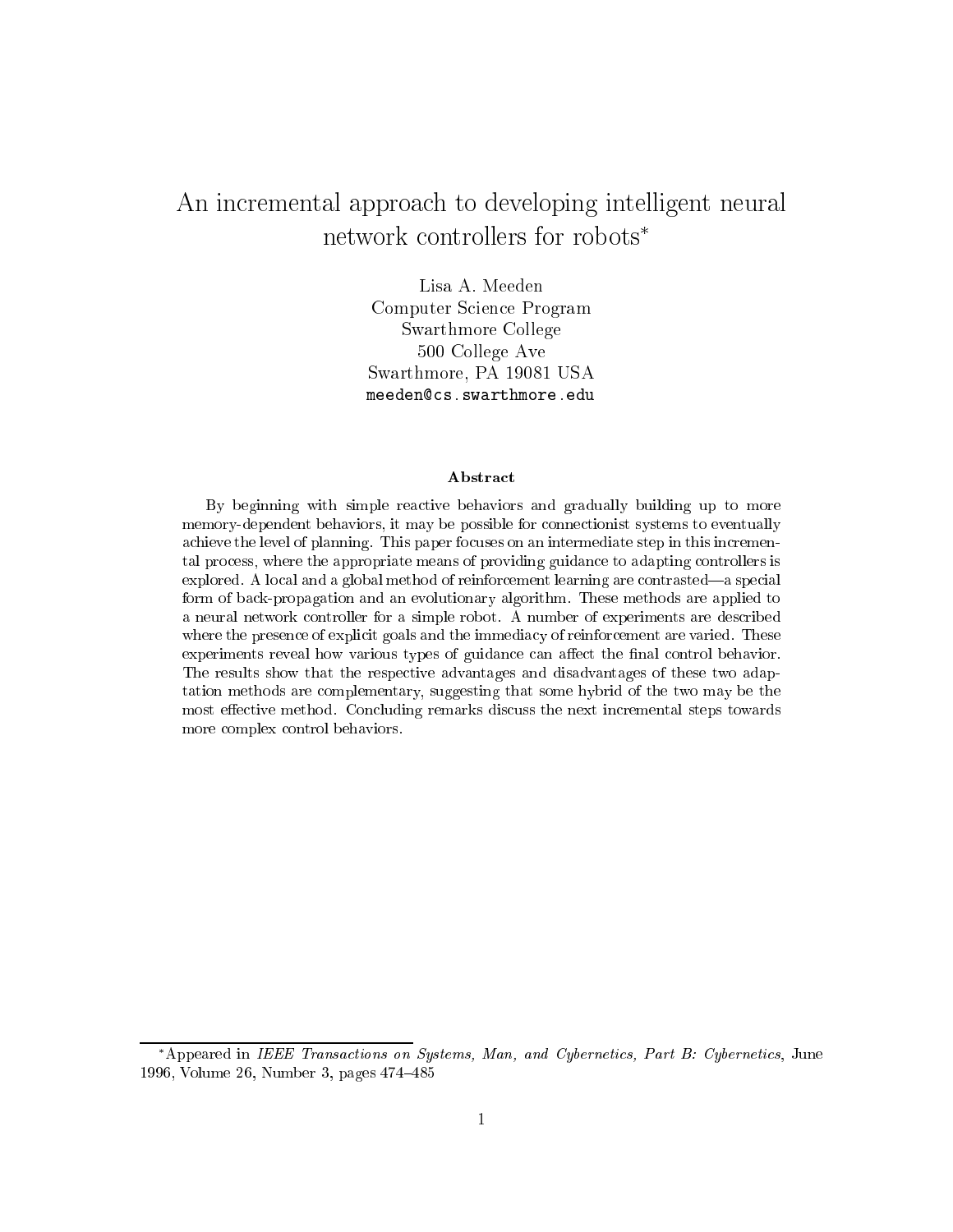# I. INTRODUCTION

Neural networks offer one of the most promising means for investigating robot control because connectionist methodology allows the task demands rather than the designer's biases to be the primary force in shaping the system's development. By actively limiting the effect of our presuppositions on the implementation, we may be able to discover radically different forms of control.

At the initial design phase, connectionist methodology provides useful constraints by encouraging bottom-up construction. Input can come directly from the sensors and output can feed directly into the actuators creating a close coupling of perception and action. This immediate interplay between sensing and acting is crucial to producing the real-time reactive behavior necessary in robotics. Because adaptation is fundamental to the connectionist paradigm, the designer need not determine what form the internal knowledge will take or what specific function it will serve. Instead, based on the training task, the system will construct its own internal representations built directly from the sensor readings to achieve the desired behavior. However, the designer still has an important role to play in this development process which includes determining: the network topology, the network parameters, the adaptation scheme, the input and output representations, the robot's physical characteristics, and the robot's environment.

After this development process has been set in motion and the system has reached an adequate level of performance at the task, its method can be dissected and a high-level understanding of its control principles can be described. As Clark has noted, connectionism "inverts the official classical ordering, in which a high-level understanding comes first and closely guides the search for algorithms" [9]. Through adaptation, the system's solution to the task emerges as it discovers the key features of the problem space rather than simply being the product of the designer's understanding of the domain.

By employing this basic technique of constructing a neural network controller, adapting it for an agent and an environment, and then analyzing the emergent behavior, a number of researchers have found quite interesting control mechanisms within their systems [3, 14, 22, 28]. However, there are limitations to what a fundamentally reactive system can accomplish. Many tasks we would like a robot to perform require some kind of planning. If the connectionist approach cannot go beyond the level of reactive behavior to planned behavior its usefulness in robotics will probably be restricted to the front-end processing of perceptual information. This paper will argue that an incremental approach, beginning with simple reactive behavior and gradually building up to more memory-dependent behavior, is a possible avenue for connectionist systems to eventually achieve the level of planning.

In recent years there have been a number of different proposals for incrementally constructing intelligent agents [6, 7, 30, 31, 33]. This paper will focus on the suggestions made by Waltz in [31] because they address high-level distinctions that can be implemented in neural networks. He offers eight guiding principles to building an intelligent architecture; the first five of these principles lead up to planning, and the final three go beyond it. This research adopts the five principles relevant to planning, with slight modifications to better fit them into a connectionist framework.

1. Use associative memory as the overall mechanism.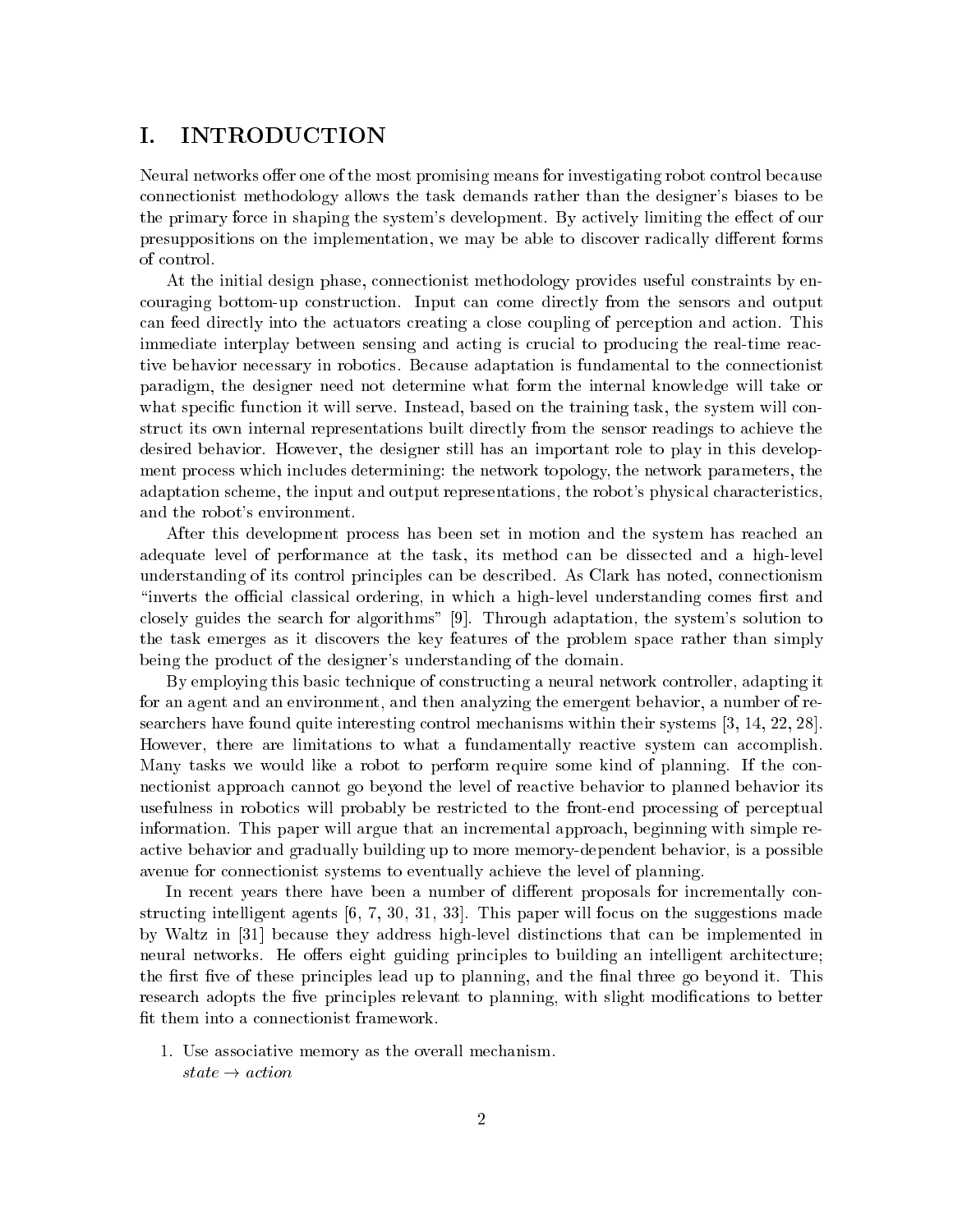- 2. Populate the associative memory system with sequenced rote experiences.
- 3. Include mechanisms to automatically generalize across rote memories.
- 4. Include innate drive and evaluation systems to provide the robot with guidance for its actions.
	- state + goal + evaluation + evaluation + evaluation + evaluation + evaluation + evaluation + evaluation + eval
- 5. Include control structures to allow planning. state + grace + plants + evaluation + evaluation +

These principles provide a foundation for an intelligent robot controller, but key issues remain unresolved. With respect to the first, second, and third principles, what sort of associative memory should be employed to ensure recognition of sequences and ease of generalization? With respect to the fourth principle, how should goals be specified to produce the appropriate type of motivation and what kind of evaluation should be given to best direct the adaptation? Finally, with respect to the fth principle, what will constitute a plan and how will plans develop?

This paper will address all of these questions to some extent but will focus on the questions raised by the fourth principle. In terms of the first three principles, it has already been well demonstrated that connectionist networks are fundamentally associative engines that naturally perform generalizations [24, 9]. However it is not yet clear, in terms of the fourth principle, what are the best ways to incorporate goals or to provide adaptation evaluation for robotics domains. Since this approach is incremental, the planning issues of the fth principle cannot be addressed until these previous problems of the fourth principle are explored.

In this paper, a local and a global reinforcement method of adaptation for neural network controllers are contrasted—a special form of back-propagation and an evolutionary algorithm. These methods are applied to a simple robot, called carbot. A number of experiments are described where the presence of explicit goals and the immediacy of reinforcement are varied. These experiments are meant to shed light on the questions, raised by the fourth principle, of the most effective means for providing goals and evaluation to an adapting robot controller.

The paper is organized as follows. In Section II, the robot, the task, and the control network are described. In addition, the advantages and disadvantages of real-world versus simulation training are discussed. In Section III, a brief background is given for both the local and global adaptation methods as well as an explanation of the specic implementation details used here. In Section IV, the experiments and results are described. Finally in Section V, there is a discussion of the results with respect to the overarching aim of incrementally moving towards connectionist planning.

# II. THE ROBOT

Carbot is a modified toy car (approximately 15 cm wide, 23 cm long, and 10 cm high) controlled by a programmable mini-board (designed at MIT [23]). During operation, carbot was tethered to a PC and was controlled by a remote connectionist network that communicated with the mini-board through the serial port. Carbot was inexpensive to build, primarily because it makes use of primitive sensors—no lasers or video. Instead it has just two types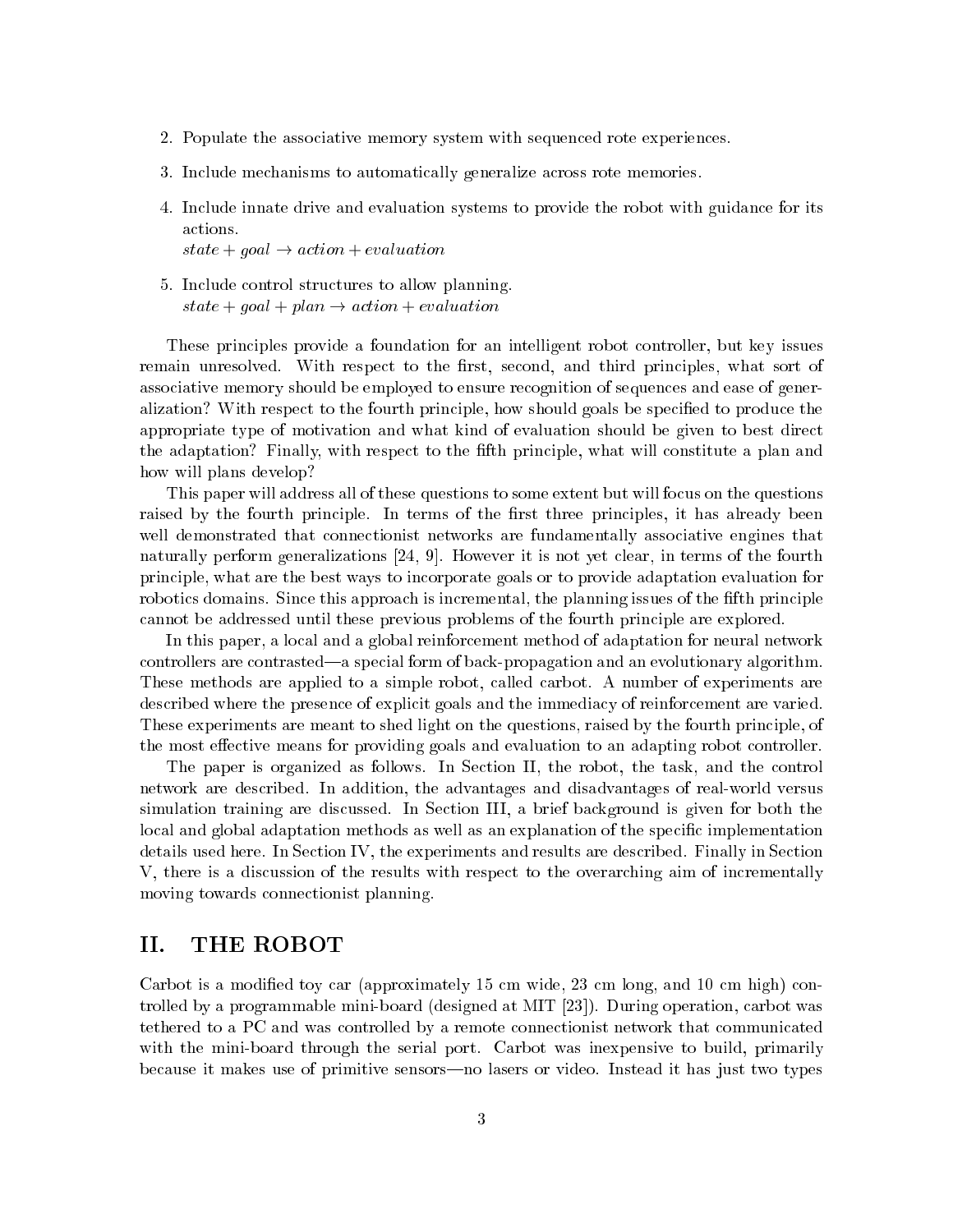

Figure 1: Positioning of sensors, motors, and control board on carbot. Note the 30 degree angle of the light sensors.

of sensors: digital touch sensors on the front and back bumpers, and analog light sensors on stalks near the back which are directed 30 degrees to each side of carbot. For movement it has two servo-motors; one controls forward and backward motion and the other steering. See Figure 1 for a schematic drawing of carbot that shows the position of the sensors and motors.

### A. The Environment and Task

The environment is a rectangular box (approximately 1.2 m by 0.6 m) with a light in one corner. Carbot's task within this sparse environment is multi-dimensional: it must learn lowlevel reactive responses as well as goal-guided behavior. At the reactive level, carbot receives negative reinforcement any time it contacts one of the walls or is not moving. Conceptually this could be considered rudimentary navigation-carbot must learn to continually keep moving while avoiding the boundaries of its environment. See [26] for a detailed description of factors that affect a network's performance when learning this type of simple reactive task.

At the goal level, carbot must either seek or avoid the light depending on the current goal. A positive value for the goal indicates that carbot should seek out the light until a maximum light reading is obtained. Once this is accomplished, the goal automatically switches to a negative value, indicating that carbot should avoid the light until a minimum light reading is obtained. Successful avoidance switches the goal back to seek-mode again. The goal varies in this periodic manner throughout the task, seeking is immediately followed by avoiding and so on. Carbot receives negative reinforcement any time it does not follow the light gradient correctly for the given goal. Otherwise it receives positive reinforcement.

At first glance this task seems quite simple; however there are a number of aspects of carbot's physical characteristics that make the task problematic. First, carbot, as its name suggests, is built like a car and its turning radius is larger than the smallest dimension of the environment. Second, carbot cannot control its speed, but must always keep moving. Each action is executed for one second, and on average straight motion propels carbot 17.8 centimeters (almost 30% of the smallest environment dimension) and turning motion results in a linear change in position of 11.4 centimeters (almost 20% of the smalled environment dimension) as well as a 24 degree change in heading. Third, carbot's touch sensors provide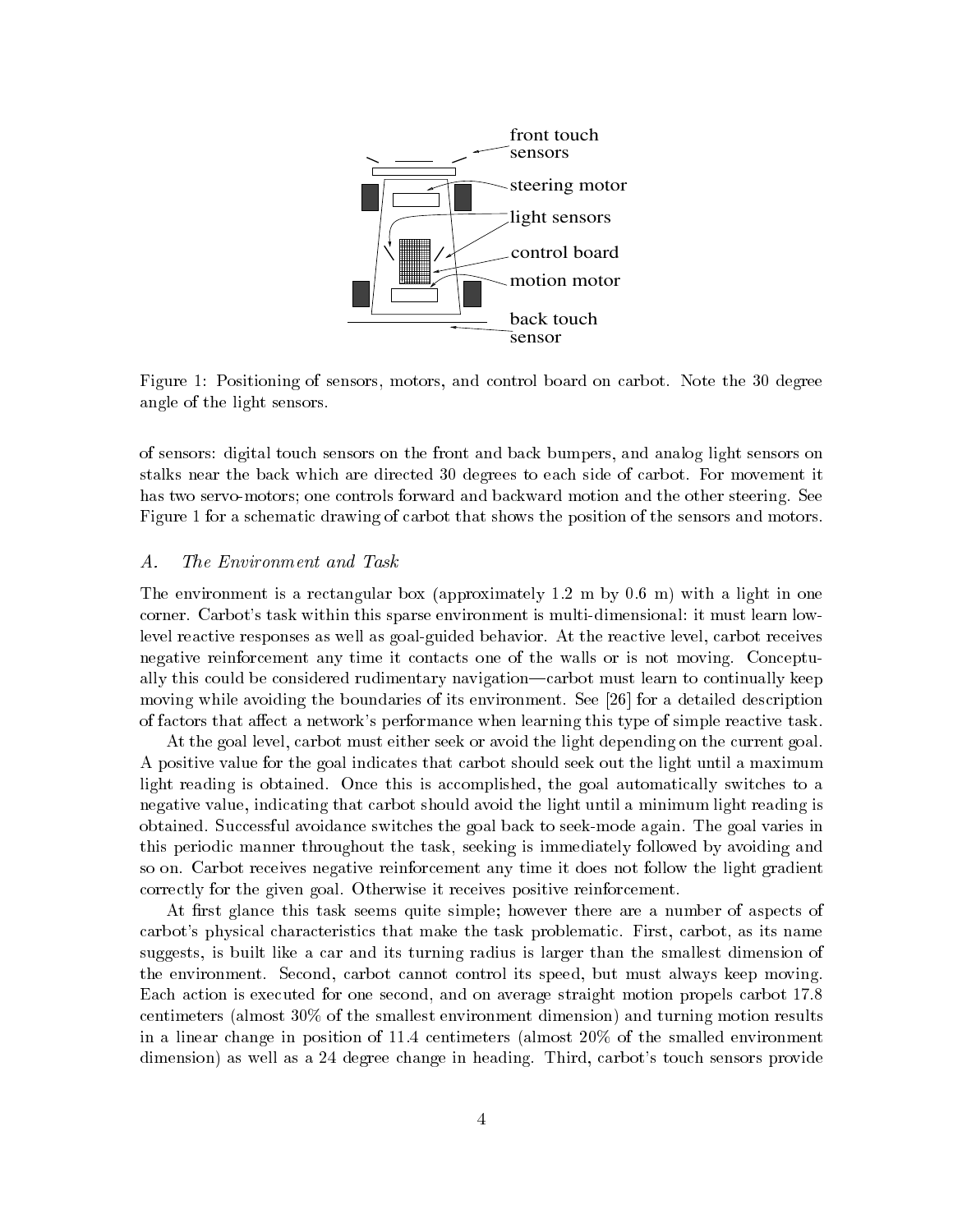Table 1: Example sequences

| $\begin{array}{ c c c c c } \hline A & 1 & 2 & 3 & 4 & 5 & 1 & 2 & 3 & 4 & 5 & \dots \\ \hline B & 1 & 2 & 3 & 4 & 5 & 1 & 3 & 5 & 2 & 4 & \dots \\ \hline C & 1 & 2 & 3 & 1 & 2 & 4 & 1 & 2 & 5 & 5 & \dots \\ \hline \end{array}$ |
|-------------------------------------------------------------------------------------------------------------------------------------------------------------------------------------------------------------------------------------|

no advance warning of upcoming obstacles, as sonar sensors would. Finally, because of the position of the light sensors, carbot strongly senses light in only a 60 degree range centered on its front end. In summary, carbot's maneuverability is limited to a few gross actions and its perceptual abilities are quite primitive, making this seemingly simple task much more difficult.

#### В. B. The Control Network

One of the most basic connectionist architectures is a feedforward network where an input layer of units feeds into a hidden layer which then feeds into an output layer. By interpreting the inputs as perceptions and the outputs as actions a typical feedforward network can learn to react appropriately for a given robotics task. One difficulty with the standard feedforward architecture is that when time is an important aspect of the problem to be modeled, it is not clear how to represent time in an efficient and useful manner. Certainly, for the ultimate goal of planning, timing information is crucial since plans involve temporal sequences of actions.

For example, suppose we wanted a neural network to learn one of the three sequences shown in Table 1. If the network were presented with only one element at a time, then to learn such a sequence it must master the transitions between the elements. These transitions may depend on one or more elements that appeared an arbitrary number of steps back in time. The difficulty of a sequence to be learned can be measured by the complexity of its transitions. Sequence A is the easiest to learn because each transition depends only on the current element $-2$  is always followed by 3. No memory is necessary and a feedforward network could master this sequence. However, sequence B is harder to learn because each transition depends on the the previous and current element $-2$  is followed by 3 or 4. To accomplish this transition, memory of the previous element is necessary and a feedforward network could not master this sequence. Finally, sequence  $C$  is the most difficult to learn because of the repeating sub-sequence 1 2. Now the transition from 2 may be either 3, 4, or 5 depending on the previous two elements. By relaxing the feedforward restriction and allowing feedback connections, a network can learn to be sensitive to these kinds of temporal changes in the input.

Recurrent networks, which allow lateral and backward connections between units, offer a way to implicitly represent time by the effect it has on processing. One form of simple recurrent network (these are termed *simple* because the location of recurrent connections is restricted to a single layer) was developed by Elman [12]. In this architecture (shown in Figure 2), each unit in the hidden layer is connected to all the other hidden units including itself. With this type of recurrence, the network can develop a short-term memory of its own encodings of the past input states and can therefore learn to respond appropriately to sequences such as B and C in Table 1.

This control network gathers input data from the sensors and determines how to set the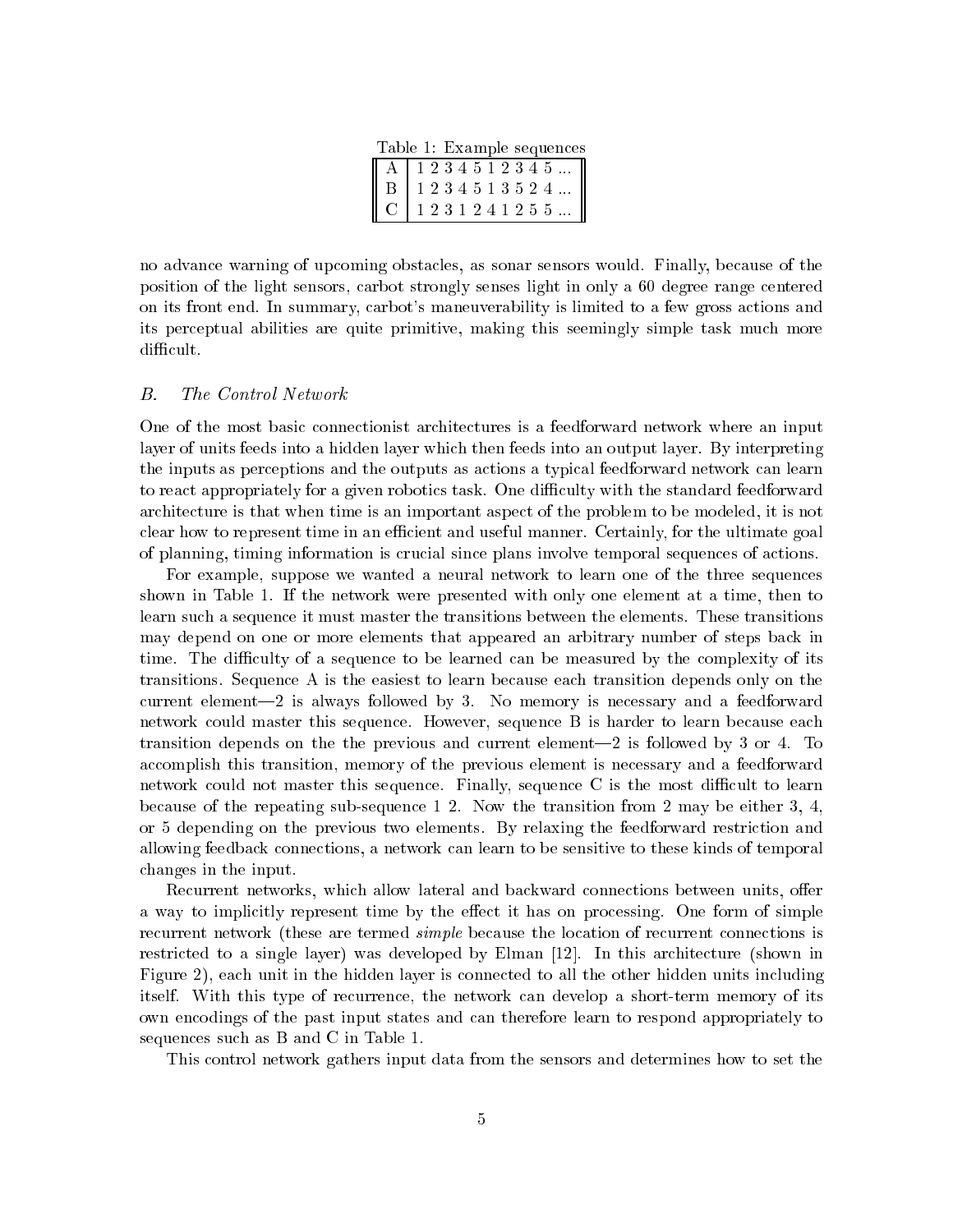

Figure 2: The control network. The arrows indicate which layers are fully connected. The hidden layer is fully connected to itself.

motors for the next time step. There are three sets of input units; two sets are for sensors, and one is for goals. The first set of units in the input layer represent the state of the digital touch sensors—three in front and one in back. Two of the front sensors are out to either side so that carbot can sense side collisions when moving forward. When the digital sensors are triggered by contact with an obstacle they take on the value 1, otherwise they are 0. The next set of two units represent the state of the analog light sensors, whose values can range from 0.0 to 1.0 (due to ambient light, their values rarely fall below 0.25). The final set of one unit encodes the network's goals. Currently only two goals are used: +1 for seeking the light and -1 for avoiding the light.

The four output units of the network determine how to set the motors for the next time step. Carbot is propelled by two motors each requiring two units to specify its state. The first output unit represents the spin direction of the rear motor which determines direction of motion—forward or backward. The second unit designates the state of the motor as on or off. The third unit represents the spin direction of the front motor which determines the direction of turning—right or left. The fourth unit designates the state of the front motor as on or off. Note that in order to turn, carbot must have both motors running; the back motor provides movement while the front motor steers. In order to go straight, carbot must have only the back motor on.

### C. Real-World versus Simulation Training

Since carbot has to physically move in the world, it takes a long time to train and test a particular controller network. Each real-world action is executed for one second, so 5,000 actions require approximately 1.5 hours to be completed. To alleviate this time limitation, a software simulation was implemented.

Although simulators are usually not very much like reality, when the simulator is based on an actual robot, the simulator's behavior can be programmed to closely correspond with the real-world behavior. Harvey, Husbands, and Cliff [20] suggest some ways to ensure that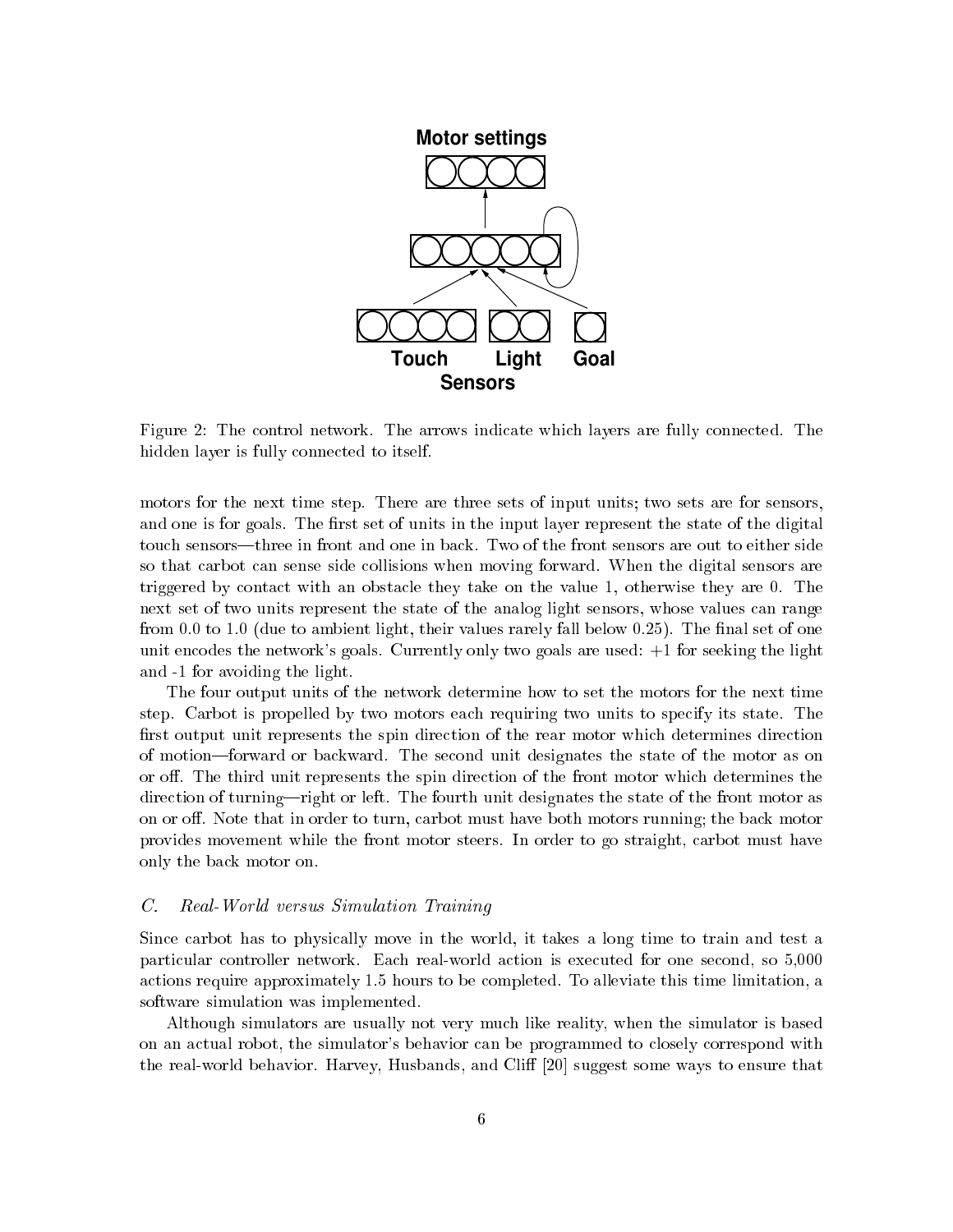a simulator stays in close step with reality:

- 1. Simulations of the inputs to sensors and the outputs to actuators should be based on carefully collected empirical data.
- 2. Noise must be taken into account at all levels.
- 3. A range of unstructured, dynamic environments should be used to ensure robustness.
- 4. The simulation should be calibrated by testing adapted architectures in the real robot.

In constructing carbot's simulator, all of these suggestions were followed. As per the first suggestion, carbot's sensor readings, average turning radius and distance traveled for each action in the real world were empirically determined and used as the basis for the simulator. With respect to the second suggestion, small amounts of random noise were added to carbot's integer heading  $(-4 \text{ to } +4)$ , real position  $(-2.0 \text{ to } +2.0)$ , and real light sensor readings  $(0 \text{ to } +2.0)$ 0.11) after each action taken within the simulator. For the third suggestion of exploring a range of environments, although only enclosed, rectangular spaces were used, a number of different dimensions were tried. The chosen dimensions proved to be hard to maneuver within, but solutions were still readily found.

For the final suggestion, a number of experiments were done to verify that the sorts of controllers that worked well in the simulator would also work well in the real robot. Controller networks trained in the simulator were transplanted to the actual robot and tested without further training. The behaviors produced by the same network on the simulator and on the robot were compared in terms of percent time punished. These transplant tests provided a very encouraging result: the robot's performance was always superior to the simulator's performance. This result is probably due to the additional noise provided in the simulator. The actual robot's movements are only occasionally noisy while the simulator's movements are systematically noisy and this added noise enhances learning by exposing the controller to a wider range of environmental conditions .

Thus the simulated robot's behavior was determined to be close enough to the actual behavior of carbot to warrant use of the simulator for training the robot controllers. The simulator is used to test hypotheses and to develop useful architectures that are then applied back to the real robot. This saves a significant amount of time since 5,000 simulated actions can be executed in less than a minute (a speedup factor of about 90). Another benet of using the simulator is that the behavior tests can be more precisely monitored and compared.

# III. REINFORCEMENT LEARNING METHODS

Robotics problems are typically defined in terms of abstract goals (i.e. remain viable for as long as possible) rather than specic perception to action pairs, so explicit, moment-tomoment guidance is not usually available. Reinforcement procedures are well suited for this type of learning because they only require scalar values to encode the relative desirability

<sup>1</sup> As another example of this phenomenon, Pomerleau found that in training a neural network to drive a large vehicle, it was beneficial to train the network not only on good data provided by a human driver, but also on shifted versions of this data which forced the controller to learn how to recover from errors [29].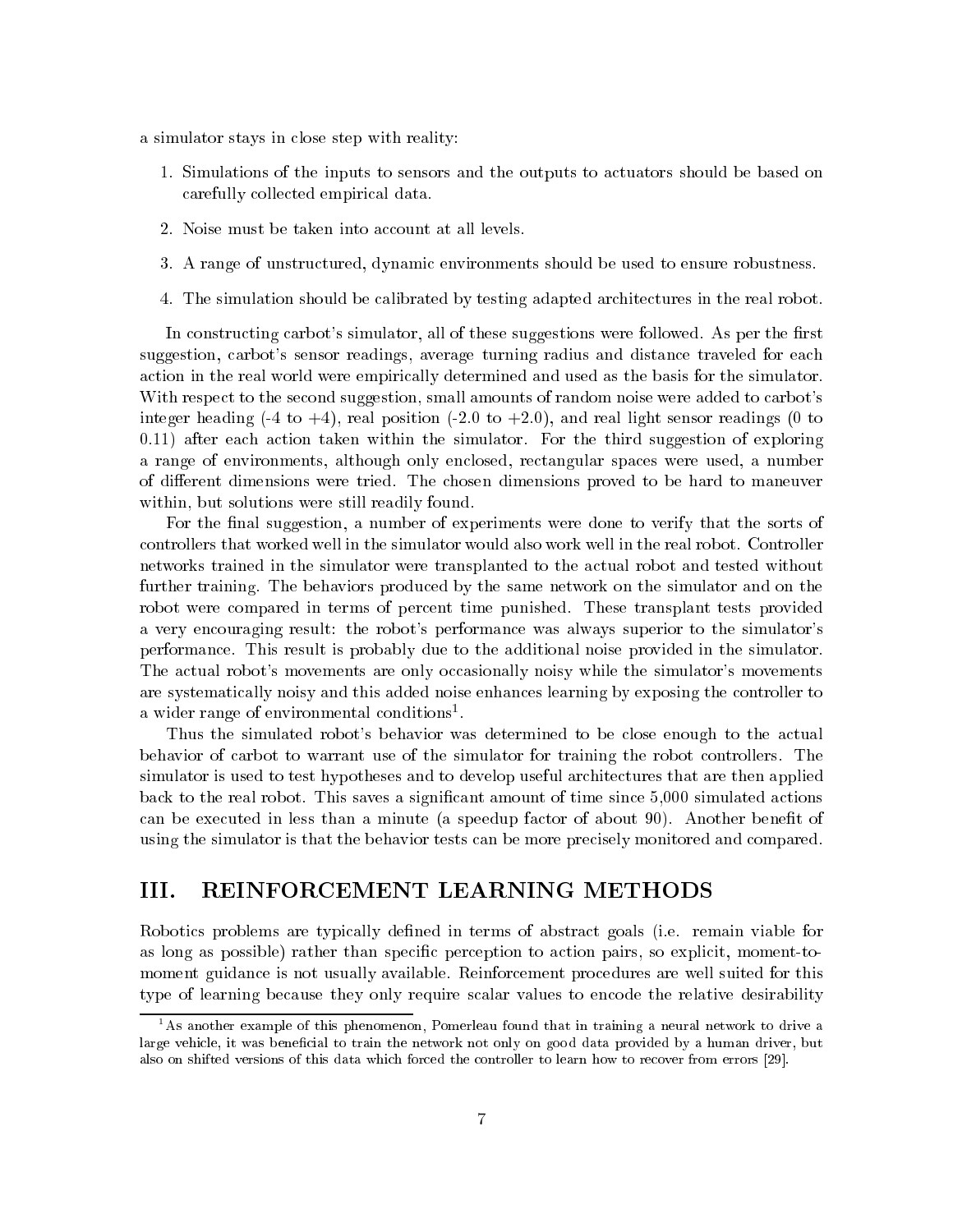of particular states. The magnitude of this value can be used to reflect the degree of the state's goodness. Typically, positive values are thought of as rewards and negative values as punishment. For example, suppose that carbot has just bumped into a wall triggering its front sensors. Any action that moves it away from the wall and clears its sensors should be rewarded, while any action that persists in bumping into the wall should be punished. There is not necessarily one right or wrong action for a given situation, and even if there were, it may not be known a priori. Reinforcement procedures allow the learning to be guided at the abstract, goal level.

In this paper, two very different kinds of reinforcement procedures have been used to adapt the weights of the control networks—one is a local method while the other is a global method. The local method is a special back-propagation algorithm that updates the weights immediately upon receiving reinforcement. The global method is an evolutionary algorithm which tests out a collection of networks in the environment for an extended period of time. From this test it obtains a global fitness measure that is then used to bias the subsequent adaptation.

### A. Local Method: Back-Propagation

In half of the experiments, the control networks were trained with a modified version of the complementary reinforcement back-propagation (CRBP) learning algorithm [1]. Backpropagation learning requires precise error measures for each output produced by a network so that gradient descent on the error can be performed. CRBP provides these exact error measures from the abstract reward and punishment signals as follows.

The output is determined by a two-step process. First, a forward propagation of the input values produces a real-valued vector on the output layer called the search vector S. Each real value of the search vector is interpreted as the probability that the associated random bit takes on the value 1. Then from these probabilities a binary *output vector*  $O$  is stochastically produced (this non-determinism provides some exploration for the learning). If O is rewarded (i.e. the reinforcement value is positive), then learning should push the network towards this vector, so the error measure  $(O - S)$  is back-propagated. If O is punished (i.e. the reinforcement value is negative), then learning should push the network away from this vector, but the appropriate direction is not clear. CRBP chooses to push the network directly toward the complement of O, using the error measure  $((1 - O) - S)$ .

Using this algorithm, rewarded outputs will be more likely to occur again and punished outputs will tend to produce the complement output vector in similar situations. Let's consider the effect of using the complement as the target for punished actions in the carbot domain. The four output bits can be summarized as follows: forward/backward, motion motor on/off, right/left, turning motor on/off. For most of these bits, taking the complement of a punished action makes intuitive sense: the direction of motion will be switched (left versus right or forward versus backward) and the type of motion will be switched (linear versus curved). However, for the second bit, which determines whether carbot is moving, the complement is not a good choice. Recall that one aspect of the reinforcement task is that carbot must keep moving at all times. For this to occur this particular output bit must always be on. So whenever carbot is moving and receives punishment, taking the complement will result in a non-moving target. This is an unfortunate effect, but the controller networks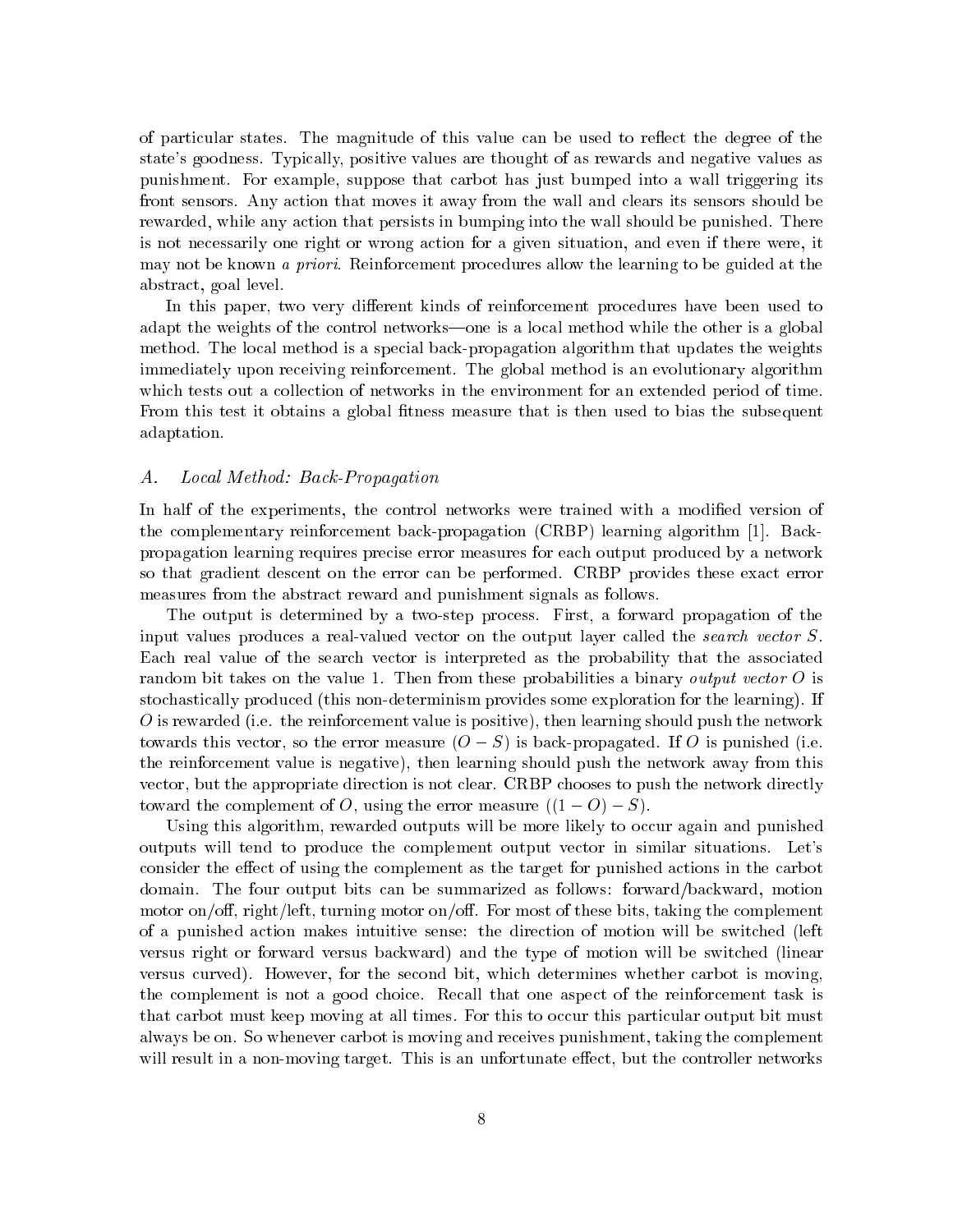quickly learn to overcome this aspect of the target by developing a high positive bias value for this output node.

Another feature of CRBP is that there are different learning rates for reward and punishment. When the network is rewarded, we can be confident that we have good information to learn from because the current state led to positive reinforcement. Therefore, we should use a high learning rate. In contrast, when the network is punished, we know that the current state is not desirable, but we can only arbitrarily pick the complement state as our target. There is no guarantee that the complement is a good choice, so our learning rate should be lower.

### Implementation Details

Adaptation begins by initializing all the weights in a control network to random values between  $-1.0$  and  $+1.0$ . Unlike the evolutionary algorithm to be described next, CRBP adapts a single control network throughout one long, connected series of actions. So starting from a random situation, carbot's future situations are determined by the actions produced by the constantly changing control network. With CRBP all types of punishment are treated equally. Regardless of whether the punishment came from not moving, bumping into a wall, or not following the light gradient correctly, the reinforcement value is -1 and the consequences are the same: the complement of the punished action is back-propagated. Similarly all types of reward, keeping moving, following the light gradient correctly, and achieving a light goal, are treated equally—each receives  $+1$  as the reinforcement value.

The following set of steps are considered one *cycle* of processing and were iterated until a learning criterion was achieved or until a maximum of 750; 000 cycles was completed (a cycle equates with performing one robot action). The learning criterion was met whenever the percent of actions punished for 5; 000 consecutive cycles was less than or equal to 35%.

- 1. Get input from the sensors
- 2. Forward propagate input to produce real-valued <sup>S</sup>
- 3. Stochastically determine binary-valued <sup>O</sup> from <sup>S</sup>
- 4. Execute action <sup>O</sup> on carbot
- 5. Determine reinforcement
- 6. Determine error if rewarded then  $E = O - S$ if punished then  $E = ((1 - O) - S)$ if no reinforcement then  $E = 0$
- 7. If  $E \neq 0$  then back-propagate E reward learning rate  $= 0.3$ punish learning rate  $= 0.1$

Tit would be possible to differentiate between types of punishment or types of reward by varying the learning rate by type. For example, following the light gradient correctly could result in a 0.3 learning rate, while actually achieving the final light goal could result in a 1.0 learning rate. This type of variation has been tried, but the results were not significantly different than those obtained using the standard (and simpler)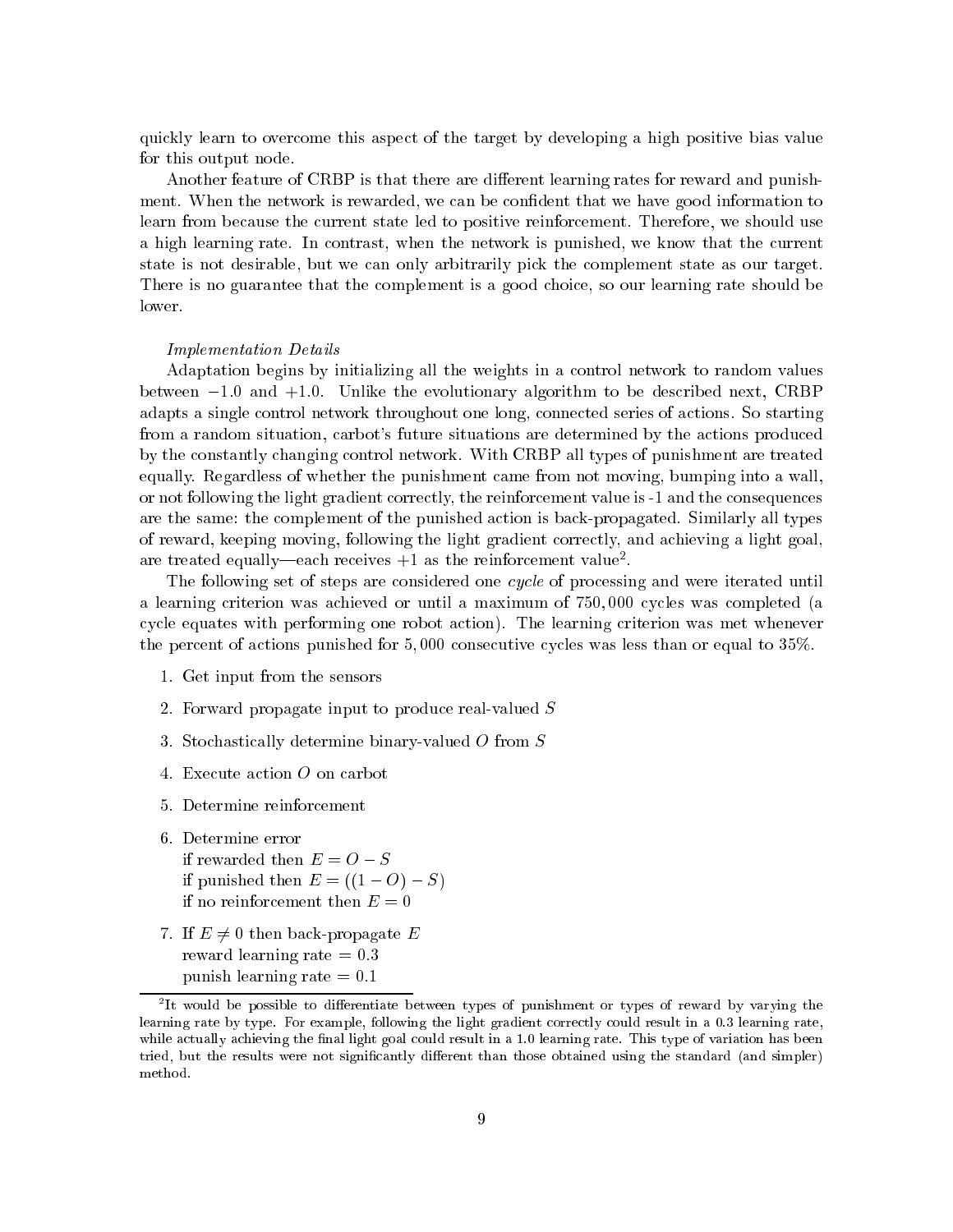In CRBP, the results of the reinforcement are immediately used to update the network weights, thus changing the controller after every action.

### B. Global Method: Genetic Algorithm

Genetic algorithms (GAs) were originally used for function optimization. However with the arrival of classier systems, which use GAs for rule discovery, they became linked with a reinforcement procedure [21, 5, 17, 11, 10]. But as will be seen below, a GA was, in a sense, already a reinforcement procedure prior to the advent of classier systems because it operates on information about the relative performance of potential solutions [32]. Goldberg provides a thorough introduction to both the optimization and reinforcement applications of GAs [16].

Genetic algorithms are based on the theory of natural selection in evolution. GAs work on a population of individuals, where each individual represents a possible solution to the given problem. After the initial population is randomly generated, the algorithm evolves the population through the use of three operators: selection, crossover, and mutation. Selection determines which individuals from the current generation to copy to the next generation based on each individual's fitness, where  $fitness$  is some measure of the goodness of an individual that the GA is trying to maximize. A certain portion of the individuals chosen by selection will be mated through crossover. Crossover creates a new offspring by combining complementary portions of the genetic strings of two parents. Finally, through mutation some portion of the chosen individuals will have random pieces of their genetic material altered.

The selection process ensures that individuals with above average fitness are more likely to be chosen for inclusion in the next generation than individuals with below average fitness. Therefore "genetic algorithms are capable of performing a global search of a space because they can rely on hyperplane sampling to guide the search instead of searching along the gradient of a function" as back-propagation does [32].

### Combining Genetic Algorithms and Neural Networks

There are many interesting possibilities for applying genetic algorithms to neural networks. GAs have been used to find good initial network weights, to tune network learning parameters, to determine network structure, to evolve network learning algorithms, and to learn network weights  $[4, 18, 20, 8, 32]$ . It is the last option—learning weights—that will be used here: for the carbot problem, the network architecture is fixed (as shown in Figure 2) and the GA works to adapt an appropriate set of weights.

Applying genetic algorithms to networks has not been as straightforward as other types of GA applications. Traditionally individuals in GA populations have been represented as bit strings. Weights in connectionist networks are real-valued, and converting them into a binary encoding would entail arbitrarily discretizing them to a particular precision. So for many GA applications to networks, individuals are represented as real-coded vectors of weights (for example see [15, 32]), and this was done for the carbot domain as well.

Another tradition in GAs is that the crossover operator is used much more frequently than the mutation operator. In the carbot domain, crossover would create a new set of weights by taking some weights from one successful network and the rest from another successful network. However, these two networks could be using very different strategies for solving the problem. Creating an offspring by recombining portions of their weights may result in an extremely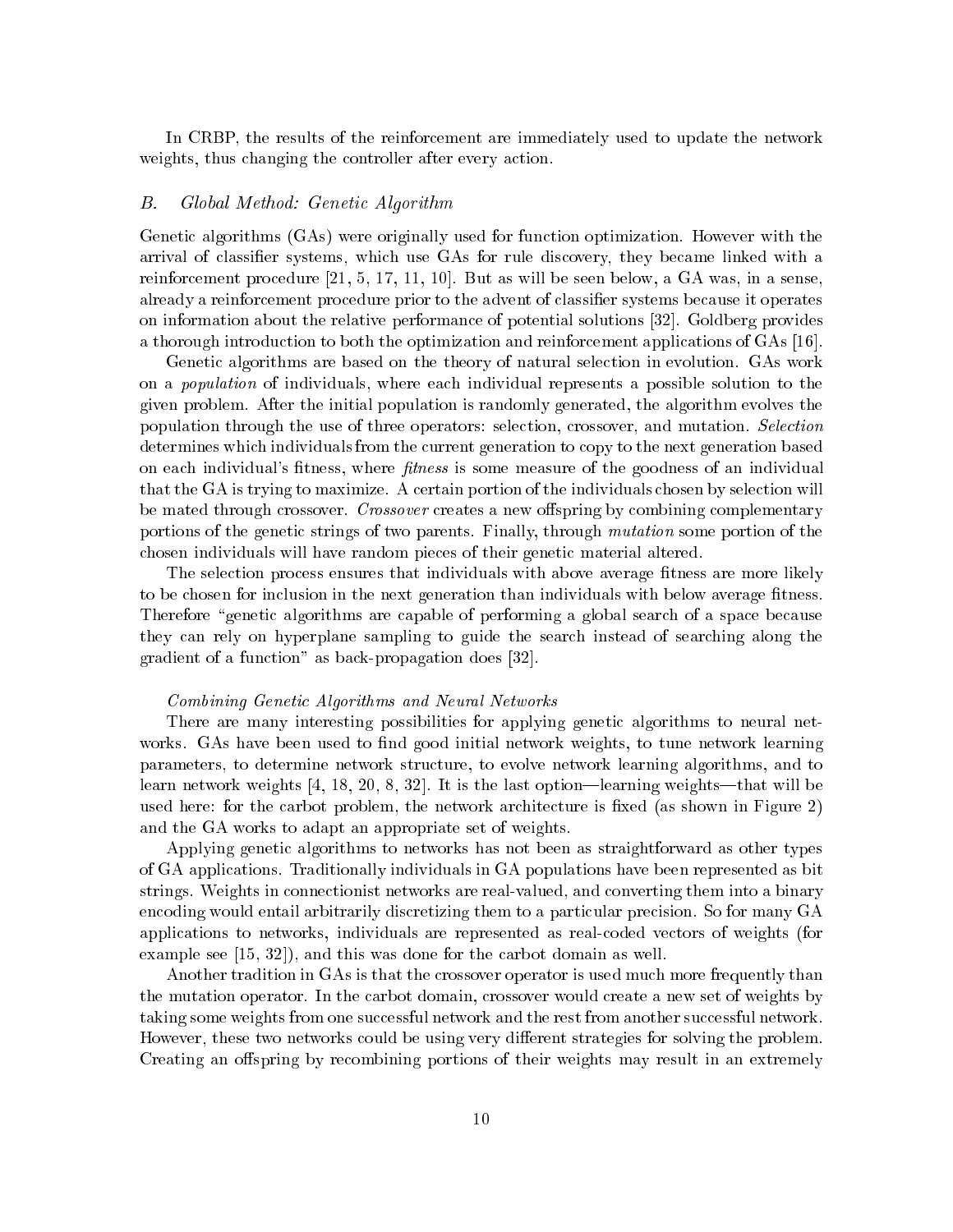poor alternative solution. In fact even if the two networks are employing the same strategy, it is probably instantiated in the weights in very different ways. So again, recombination may be quite unsuccessful. Networks tend to solve problems in a distributed, holistic fashion and thus may not even have useful building blocks to contribute to a recombined solution.

In initial experiments with the GA, crossover was used in adapting network controllers for carbot, but this operator did not improve and often hurt performance. As a first attempt, standard crossover was applied, where one random point on the genetic string was picked and a swap was done. In a second attempt, all the incoming weights to a unit and its bias were treated as a building block and located together on the genetic string. Crossover was restricted to occurring between such blocks. Even with this more sophisticated form of crossover, performance suffered. Therefore due to the problematic nature of crossover for network representations, this form of recombination was not used in the experiments described here (although crossover has been used in other GA applications to networks—for a good discussion of this topic see [4]).

Instead, new individuals were created solely by mutation. Harvey notes that there has been "surprising success (in some circumstances) of what has come to be called *naive evo*lution; i.e. mutation only, contrary to normal GA folklore which emphasizes the signicance of crossover" [19]. Further, he found that the optimal mutation rates were between one and two mutations per individual and this was nearly invariant over the length of the individual's representation. In some instances, even a much more brute-force form of mutation has been successful for GA applications to networks. Rather than just altering a small number of the weights, every weight on the entire string is modified by a random amount [15] from a range as large as  $-10$  to  $+10$  [32]. This form of mutation essentially creates a new random point located within a specific radius from the parent.

Although using real-encoded strings and depending on mutation for the creation of new genetic material are not standard GA choices, some research has shown that they are crucial to obtaining positive results for evolving neural networks [27, 32].

### Implementation Details

Each individual in the GA's population is a possible control network for carbot. Therefore the fitness function should measure the effectiveness of a network for controlling carbot in its task of doing rudimentary navigation and periodically seeking and avoiding the light. The fitness was determined as follows. A random situation was selected for carbot, where a situation consisted of an initial goal (either seek or avoid), an  $(x, y)$  position in the simulator, and a heading. The particular network then controlled carbot for 20 actions starting from that point. Each action received either a reward or punishment and the sum of this reinforcement over all 20 actions was calculated. Five more random situations were chosen and the same process was done again. The fitness was the sum of the reinforcement received over all six random starts<sup>.</sup>.

Allocating only 120 actions to evaluate each control network results in a fairly noisy measure. Yet, according to Fitzpatrick and Grefenstette, it is better to obtain quick, rough estimates and to allow the GA to consider many candidate solutions than it is to attempt to obtain highly accurate evaluations with a smaller population size [13]. Baluja found evidence

Uther htness options were also explored, such as averaging the results of the random starts or using the " minimum of the random starts. Neither of these options improved performance.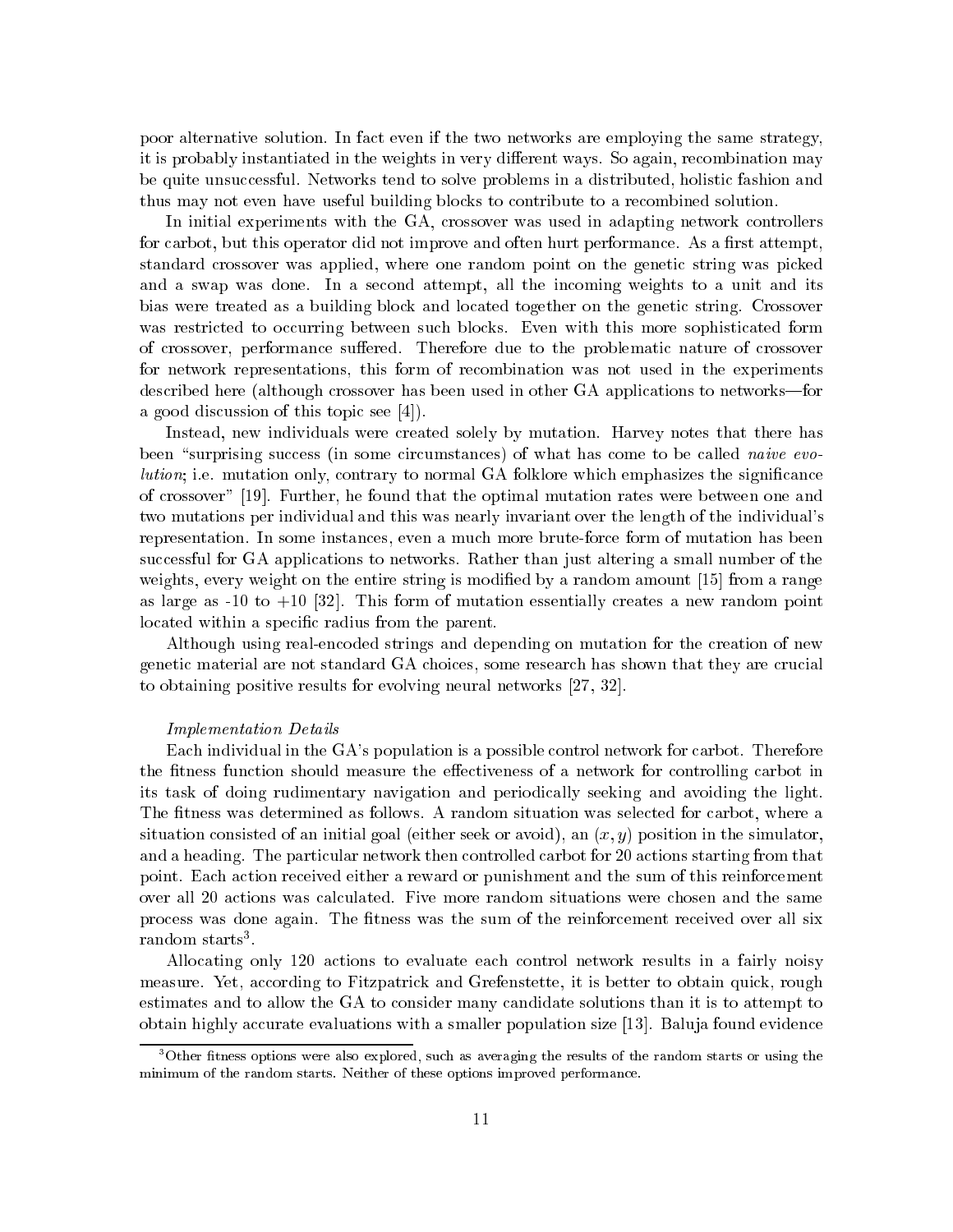to support Fitpatrick's and Grefenstette's claim [2].

Unlike the case for CRBP, in the GA, each type of reinforcement was given a different reinforcement value:

- Accomplished a light goal:  $+50$
- Not moving:  $-4$
- Any touch sensor triggered:  $-2$
- Not following light gradient correctly for goal:  $-1$
- Following light gradient correctly for goal:  $+5$

Note that each action received only one of these possible values and the evaluation of an action was checked in the order given above. So if a goal was accomplished by an action that also caused carbot to hit a wall, the reinforcement for that action would be  $+50$  and not  $-2$ or the combination of the two, +48.

Based on these reinforcement values we can determine the range of possible fitness values. Recall that the sum of the reinforcement received over six sequences of 20 actions is used to determine a network's fitness. To calculate the minimum fitness value, assume that every action results in the minimum reinforcement value (-4 for not moving).

min(f itness) = actions - 4 = 120 - 4 = 480 To calculate the maximum fitness value, we need to know the optimal strategy for seeking and avoiding the light given this particular domain and carbot's capabilities. However, it is not clear what the optimal strategy would be. In practice, carbot's most successful strategies have required at least five actions. Let's assume the optimal strategy can accomplish a goal every five actions and is never punished. So a fifth of the actions will receive the accomplished goal reinforcement of  $+50$  while the remaining actions will receive a reward of  $+5$  for correctly following the light gradient.

max(f itness) = (0:2actions - 50) + (0:8actions - 5) = (24 - 50) + (96 - 5) = +1680

In the experiments described below, the genetic algorithm adapted a population of 50 networks. Each network was initialized with random weights between  $-1.0$  and  $+1.0$  and then its fitness was measured as just described. Typically this initial population had an average fitness of approximately  $-200$  where the worst individual had a fitness of about  $-450$  and the best had a fitness of about  $+200$ . After training, these measures improved to approximately  $+600$  for the average fitness,  $+200$  for the worst individual, and  $+1150$  for the best individual.

Processing in GAs is measured in terms of *generations*. A generation is completed when a new population has been created through selection and mutation within the old population. The carbot experiments used a technique called *tournament selection* to choose the parents for the next generation. Two individuals were randomly chosen from the population and competed in a tournament. The one with the higher fitness was declared the winner. By forcing both robots to attempt the same tasks, the evaluation of the robots is reduced to the simple question: which performed the best across these tasks [19]?

Each GA run consisted of at most 2500 generations. After each generation, the current best individual was determined. If the best individual had improved since the previous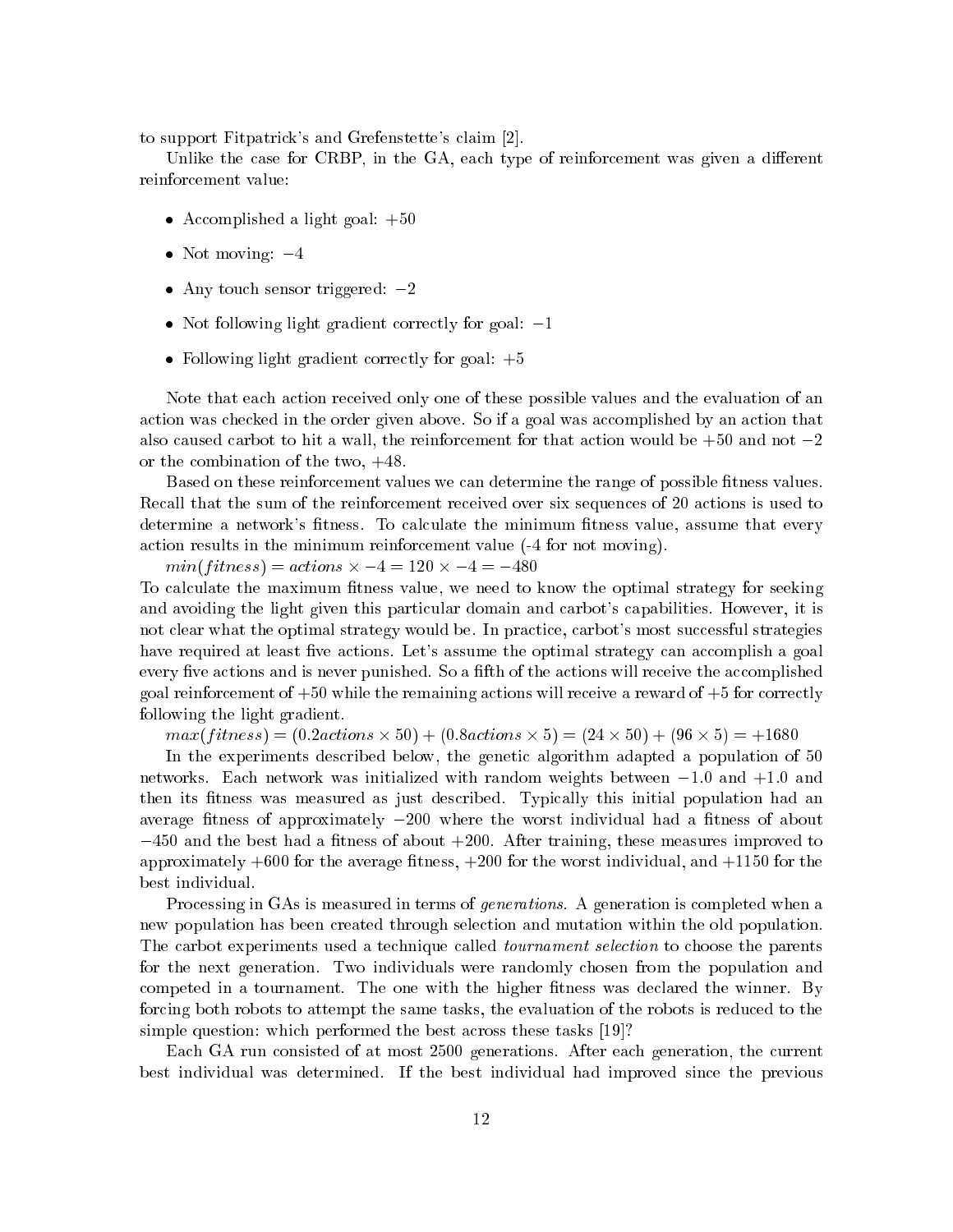generation, then it was tested for 5; 000 actions to determine if it had achieved the same learning criterion used for CRBP: a percent punishment less than or equal to 35%. If so, then the adaptation process was ended.

Iterating the following set of steps 50 times (the population size) constituted a generation. At the end of this process the current best individual (in terms of fitness) was returned as

- 1. Use tournament selection to determine a parent
- 2. Replace the loser by a mutation of the winner Create mutation by updating all the weights in the winner by random values between  $-1$  and  $+1$
- 3. Determine the fitness of the new individual

Individuals in the GA for this carbot domain had length  $89$ —the networks each had  $80$ weights and 9 biases. Referring back to Figure 2, note that the layers are fully connected. There is a 35 weights from the input to hidden layer, 5 - 35 - 35 weights from the in hidden to hidden to hidden to hidden to output layer, and 5 - 20 weights from the hidden to output layer. Only in the hidden and output layers have biases:  $5 + 4 = 9$ .

### C. Comparison of Methods

GAs tend to be a very robust method because they operate on a population of possible solutions rather than just a single solution as is done in CRBP. Using CRBP, there is much more potential for getting stuck in local minima. For example, if CRBP begins with a poor set of initial weights it may never be able to converge on a solution. Whereas a GA, given enough processing time, can more reliably find at least a reasonable solution.

In terms of carbot actions executed, however, this processing price can be steep. For the GA, the total number of actions performed in a single run is:

 $accions = popsize \times generations \times sturns \times steps = 1.5 \times 10^{-7}$ 

where the population size is 50, the maximum number of generations is 2500, the number of random starts is 6, and the number of steps per start is 20. In contrast, the CRBP runs  $periormed$  at most  $7.5 \times 10$  actions (20 times fewer actions).

Perhaps the most significant difference between these two methods is in the immediacy of the reinforcement used. CRBP was designed to learn from direct reinforcement—an action is executed and an evaluation of its goodness is immediately expected. GAs learn from indirect reinforcement—a sequence of actions is executed and some overall measure of fitness is returned upon completion. Thus GAs are an inherently delayed reinforcement procedure. The experiments in section IV, subsection E will examine this difference in the adaptation methods and test whether CRBP can learn from delayed reinforcement.

# IV. EXPERIMENTS

For each type of experiment described below, ten trials were done with CRBP and ten trials were done with the GA. However, if a particular controller network did not converge to a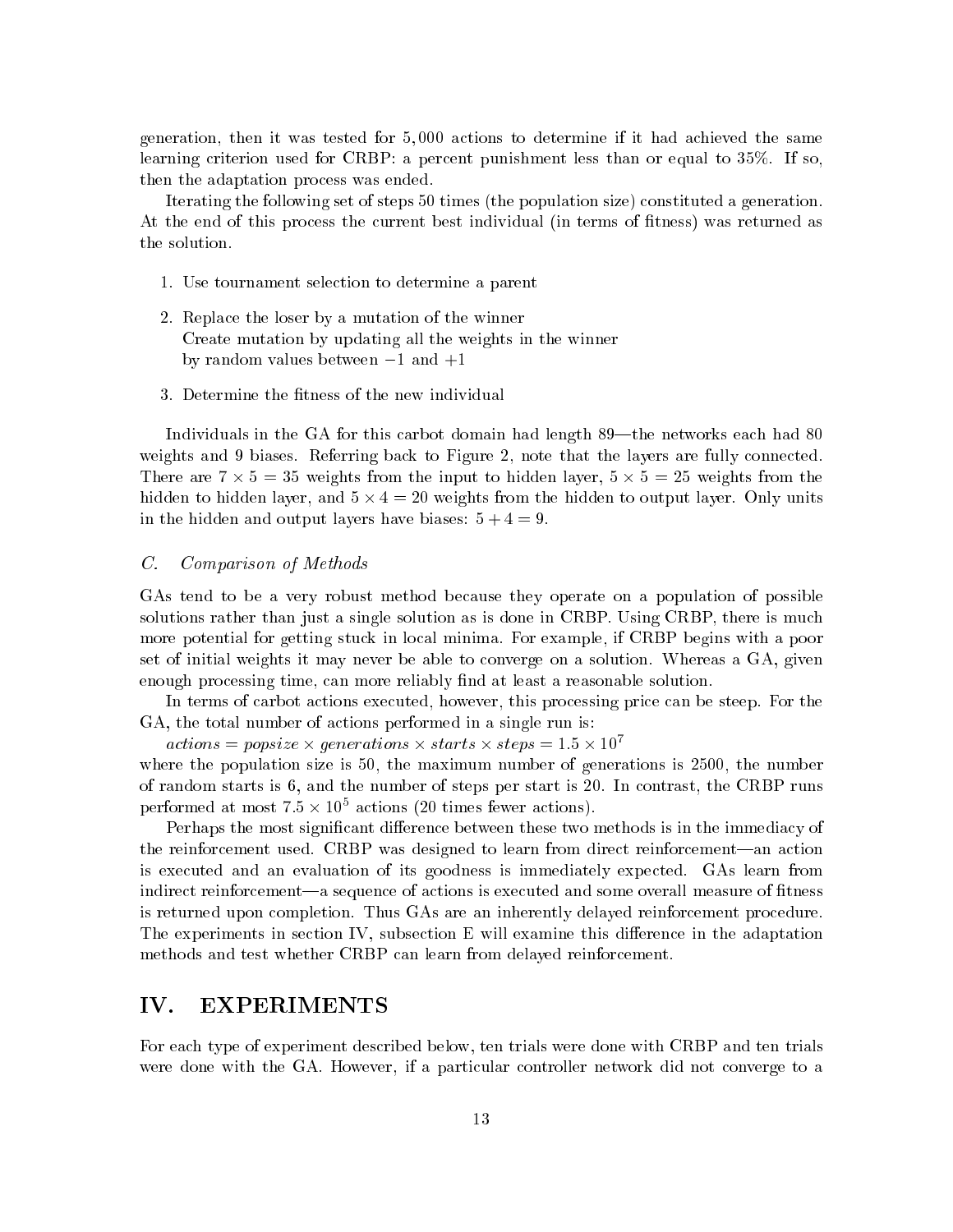|           | Information used |                                |  |
|-----------|------------------|--------------------------------|--|
| Variation |                  | Explicit goal   Light gradient |  |
| control   | yes              | yes                            |  |
| nogoal    | no               | yes                            |  |
| delay     | ves              | no                             |  |

Table 2: Experimental setup

reasonable level of performance within the limit of 750; 000 cycles for CRBP or the limit of 2; 500 generations for the GA, it was excluded from subsequent analysis. All the experiments were done with the simulator and three types of experiments were conducted.

In the first set, called the *controls*, the adaptation methods had access to the most information—both goals and reinforcement about the light gradient were provided. On the input layer an explicit goal was given: the sign of this value determined which mode the controller should be in (either seek or avoid). This goal is explicit in the sense that it is unambiguous, however the controller must learn what this goal means and how to act based on its value. The light gradient reinforcement was given through the reinforcement procedure. When in seek-mode, a controller was rewarded if the sum of carbot's light sensor readings increased relative to the previous time step; in avoid-mode, a controller was rewarded if the sum of the readings decreased relative to the previous time step; otherwise it was punished.

In the second set of experiments, called the *nogoals*, the goal unit remained in the input layer but its value was always zero. Even though an explicit goal was not provided the robot still had to periodically seek and avoid the light just as before. The difference in this case, is that the control network only gets implicit information about the current goal through reinforcement about the light gradient. For instance when carbot should be seeking the light, the control network will be punished for choosing actions that do not increase its light readings. By varying the presence of an explicit goal we can investigate whether having goals as input enhances the adaptation method's ability to learn a given task (as we would expect).

In the final set of experiments, called the *delays*, the goal unit's activation was returned and the light gradient reinforcement was removed. Under this variation, both the GA and CRBP still received reinforcement about contacting walls and not moving, but only received information about the light upon achieving the current goal. By varying the immediacy of the light reinforcement we can investigate whether the adaptation method can adequately learn a task from delayed reinforcement. Table 2 summarizes the experimental setup.

### A. Evaluating Behavior

Two methods were used to evaluate and compare each network's performance after adaptation was completed. The overall goal of a reinforcement learner is to maximize reward and to minimize punishment. So one way to evaluate a controller is to examine how well its action decisions minimize the punishment received over an extended period of behavior. In addition, it is important that a controller's behavior be robust. So another means of evaluation is to measure how well a controller reacts to a wide variety of situations.

In the first method, carbot was positioned in the center of the environment, with a heading of 180 degrees, and with an initial goal of seeking the light. Each trained network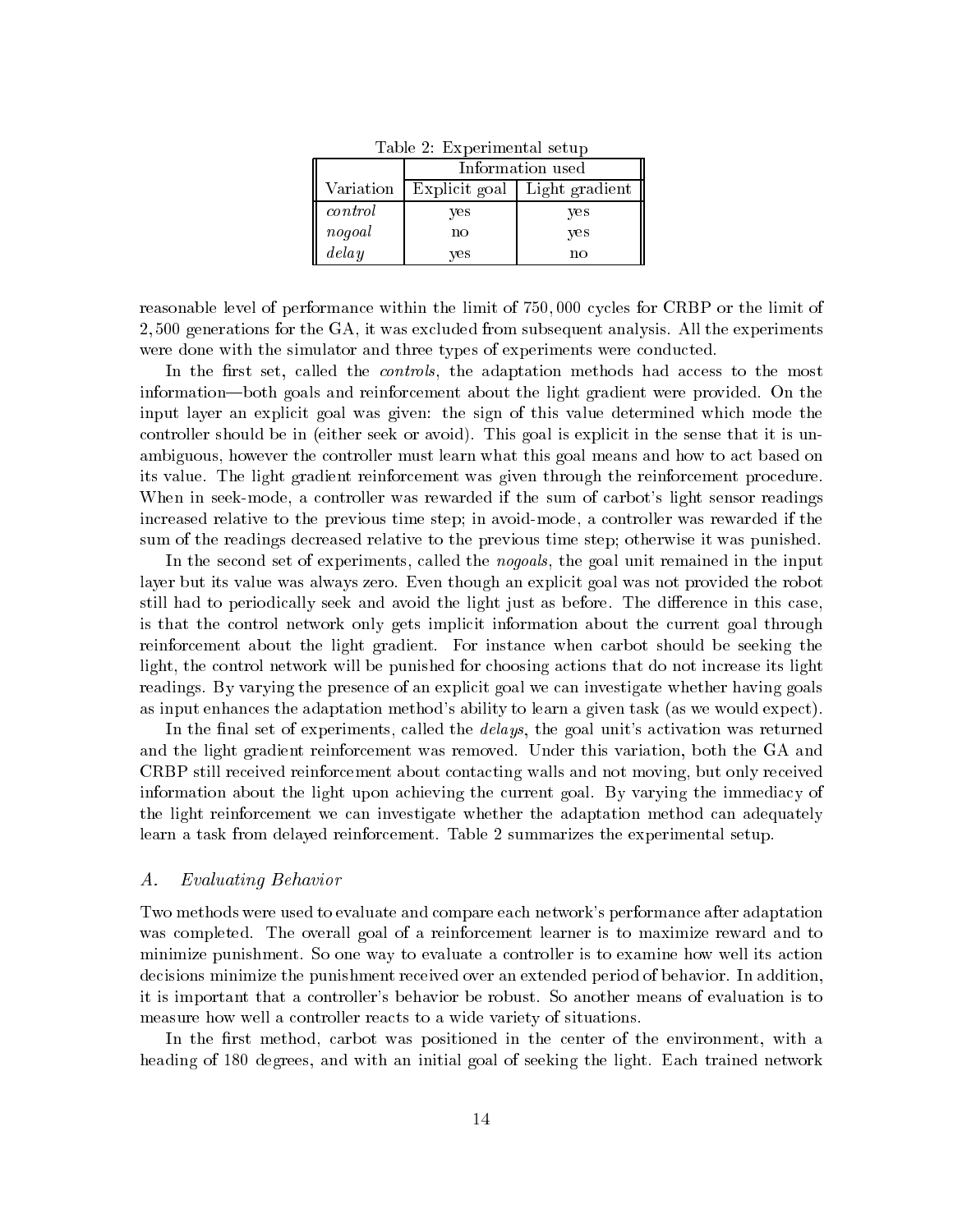

Figure 3: Summary of mean performance across the experimental variations for the two different methods of evaluation.

then controlled carbot for 300 consecutive actions starting from this point. The goals changed periodically just as during the adaptation phase. The percent of these actions that led to punishment was compared. Clearly, a low value for this testing measure indicates that a controller is successful at minimizing punishment.

In the second method, 100 random situations were selected for generalization testing. A situation consisted of a goal, an  $(x, y)$  position, and a neading. There are  $9 \times 10^{-5}$  possible situations if the environment is discretized into 50 by 25 positional units and the heading into one-degree units (2 goals, 50 x positions, 25 y positions, and 360 headings). Thirty of these 100 random situations proved to be too simple—either no actions were needed or a single action was required to achieve the particular goal. These simple situations were removed, and the remaining 70 random situations served as the generalization test base. Every controller network was started at each of these situations and the number of steps needed to achieve the given goal was calculated. If a controller was unable to reach the goal within 50 steps, it received a score of 51 for that particular situation. The average number of steps taken over all 70 situations was compared. A low value for this measure indicates that a controller's behavior is quite robust.

In comparing the experimental results, classical analysis of variance testing was used. Several types of comparisons were done: across an adaptation type (e.g. GA *control* versus GA nogoal)) and between adaptation types for a particular variation (e.g. CRBP control versus GA *control*).

Figure 3 summarizes the quantitative differences in behavior that resulted as the exper-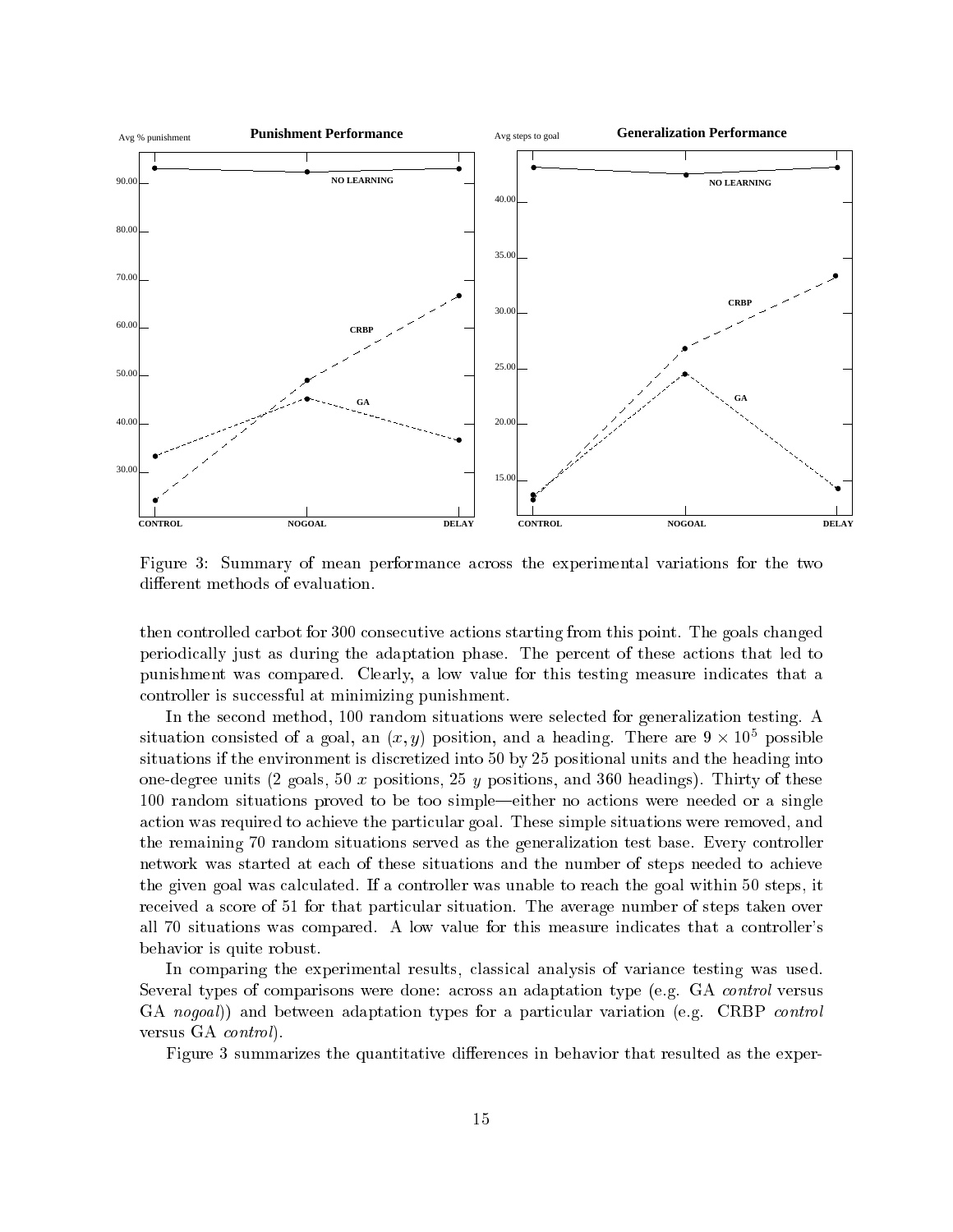

Figure 4: Semi-circle strategy: Executes a backward-left series for avoiding the light and a forward-left series for seeking the light. This strategy was found by 56% of the CRBP controls,  $12.5\%$  of the GA controls, and  $12.5\%$  of the GA delays.

imental conditions were varied. Both methods of evaluation produced very similar results. Prior to learning, the behavior was almost completely ineffective receiving punishment over 90% of the time and rarely achieving a goal within the 50 step limit. In the control condition, both CRBP and the GA were quite successful, with CRBP outperforming the GA in minimizing punishment. In the *nogoal* condition, the performance of both CRBP and the GA suffered relative to the *control* condition, but the GA was slightly less affected. Finally in the delay condition, the GA was drastically more effective than CRBP and almost equaled its performance in the control condition. These quantitative results will be discussed more fully in the following subsections. In addition, the interesting qualitative differences in behavior will be described.

### B. Baselines

As a baseline for measuring the effects of the adaptation methods, the performance of the networks prior to any learning was examined. Ten networks with the architecture shown in Figure 2 were initialized with random weights and both evaluation methods were executed. When provided with an explicit goal (the *control* setup), on average these networks received a punishment score of 93.22% and a generalization score of 43.11 steps. When the goal unit's activation was removed (the nogoal setup), the averages were similar with a punishment score of 92.46% and a generalization score of 42.50 steps. Note that the baseline behavior for the *delay* experiments is the same as that for the *control* experiments because the change between these two setups occurs in the how the learning is executed and not in the input values provided. These values are depicted in the "NO LEARNING" curves of Figure 3.

### C. Controls

For CRBP controllers trained under the control conditions, nine of the ten networks reached the learning criterion. The remaining network was not included in the analysis. The majority of the viable controllers (five of nine) developed a semi-circle strategy to solve the task. Figure 4 shows one example of this strategy. The environment is depicted from a birdseye view where the light is positioned at the lower-left corner. Carbot's path is shown as a curve with the starting and ending locations indicated. Carbot's position and heading over time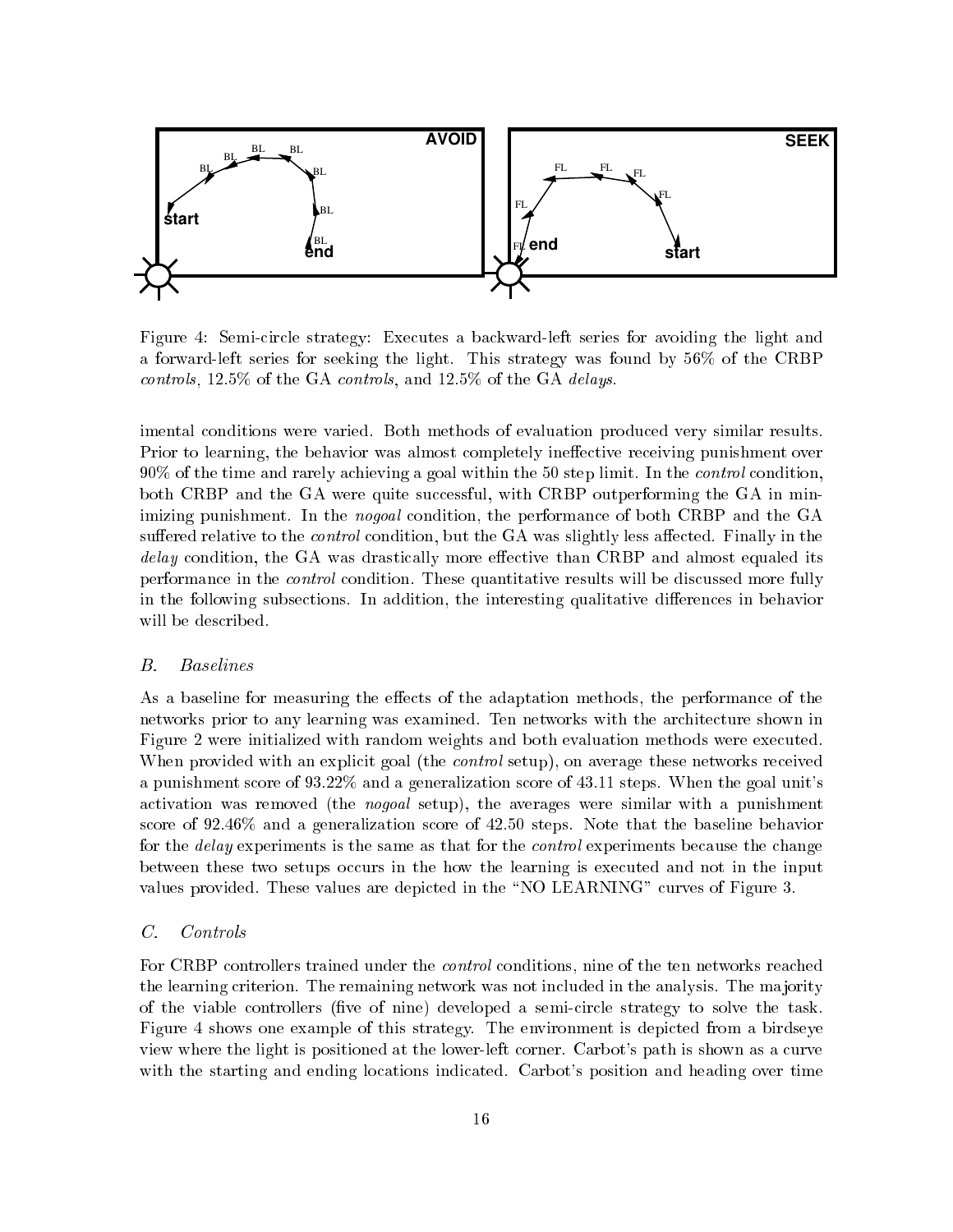

Figure 5: One-point turn strategy: Executes a backward-left series followed by a forwardright series to avoid the light. Executes a backward-right series followed by a forward series to seek the light. This strategy was found by  $44\%$  of the CRBP controls.

along this path are given by an arrowhead. The arrowhead marks the location of the center of the robot and does not reflect its true size (which is larger). Next to each arrowhead is a shorthand description of the action taken to reach that position (where FL means forward-left, BL means backward-left). As can be seen in Figure 4, the semi-circle strategy effectively follows the light gradient. When avoiding the light, successive backward-left actions gradually adjust carbot's heading away from the light. Similarly when seeking the light, successive forward-left actions have the opposite effect.

This semi-circle strategy is successful even though carbot's position at the completion of the avoid phase is still relatively near the light. Because the reinforcement task requires carbot to achieve certain minimum and maximum light readings, heading becomes more relevant than position in solving the task. Suppose that instead of using a backward-left semi-circle for avoiding the light, carbot backed straight away from the light. This would result in positioning carbot in the top, right corner of the environment. Although this position is as far from the light as is possible, carbot's heading would remain towards the light, causing the light readings to be well above the minimum required for achieving the avoid goal. In addition, since the two opposing goals of seek and avoid are always presented periodically, the two strategies must work well in succession (as the two semi-circles do).

Rather than employing alternating semi-circles, the other four CRBP networks trained under the *control* conditions developed a one-point turn strategy, an example of which is shown in Figure 5. Like the semi-circle strategy, the one-point turn strategy effectively follows the light gradient and employs a distinct set of actions for each goal (backward-left and forward-right for avoiding; backward-right and forward for seeking). The qualitative behavior of the GA controllers trained under the *control* conditions was quite different from that of the CRBP controllers. In GA-trained controllers, the light gradient was not as faithfully followed and typically the same set of actions was used to achieve both goals (i.e. more global solutions).

Only six of the ten GA runs trained under the control conditions reached the learning criterion. Two of the remaining four runs were quite close to achieving it and were thus included in the analysis; the other two were excluded. Of the eight viable controllers produced, half developed a two-point turn strategy as shown in Figure 6. Here we see that the GA has discovered a single set of actions that is able to accomplish both goals, rather than a unique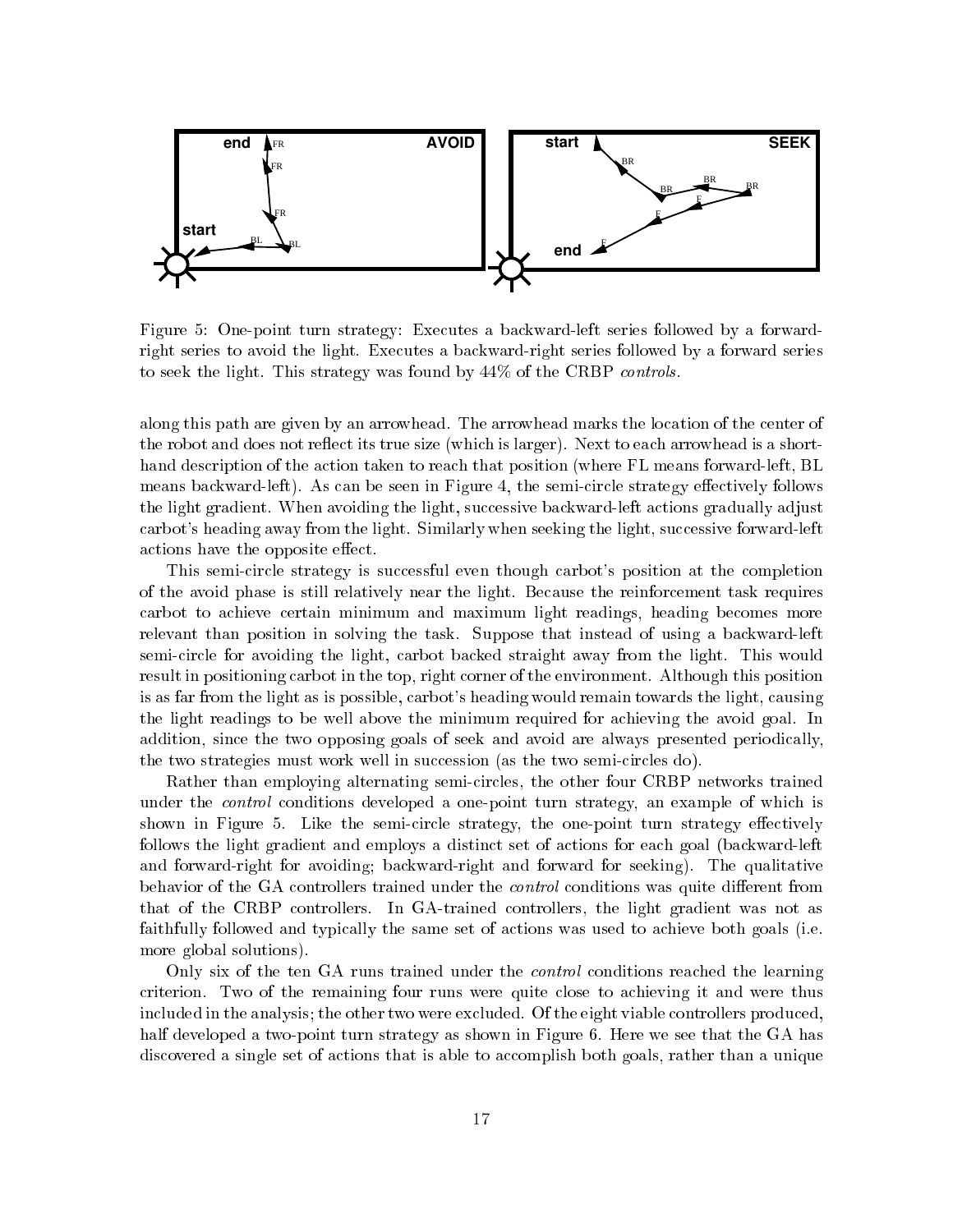

Figure 6: Two-point turn strategy: Executes a short forward-right series, then a longer backward-left series, and finally ends with another short forward-right series for both goals. This strategy was found by 50% of the GA controls, 20% of the GA nogoals, and 37.5% of the GA delays.

response to each goal. The switch in turning directions for this strategy was usually triggered by a wall, since the environment is so small, but in some cases the switch occurred without this environmental cue, as is seen at the start of the seek phase in Figure 6. Notice in the initial steps of this strategy the light gradient is actually ignored—to seek the light the controllers begin by moving carbot further away from the light, decreasing the light sensor readings—but once the backward-left portion of the strategy is entered, the sum of light readings steadily increases as carbot's heading gradually turns more towards the light.

Three of the remaining eight GA-trained controllers developed a many-pointed turn pattern of behavior shown in Figure 7. This strategy allows the robot to remain in the vicinity of the light while its heading is systematically adjusted in the appropriate direction. Like the two-point turn behavior, this star pattern uses one set of actions to accomplish both goals. Only the last GA-trained network developed a strategy tuned to each goal: the semi-circle behavior discussed previously.

Because the GA-trained controllers typically employed a single strategy regardless of the goal, they were less successful at following the light gradient correctly and received significantly more punishment during testing than CRBP-trained controllers (33.29% versus 24.18%  $[p < .05]$ . However, the GA-trained controllers performed as well as the CRBP-trained controllers in the generalization testing (13.61 steps versus 13.35 steps). Thus the simpler global strategies developed by the GA were as robust as the more finely tuned local strategies developed by CRBP. From these results we should expect that the GA's performance in the next set of experiments, where the goal is removed, will not diminish as much as CRBP's performance.

### D. Nogoals

For this set of experiments, the explicit goal was removed. Since the controller has no indication of which of the two phases (either seek or avoid) it should be in at any particular time, the optimal strategy must be able to achieve both goals by systematically moving towards and then away from the light. During learning the networks are provided with reinforcement about their actions relative to the unknown goal, but during testing this reinforcement is no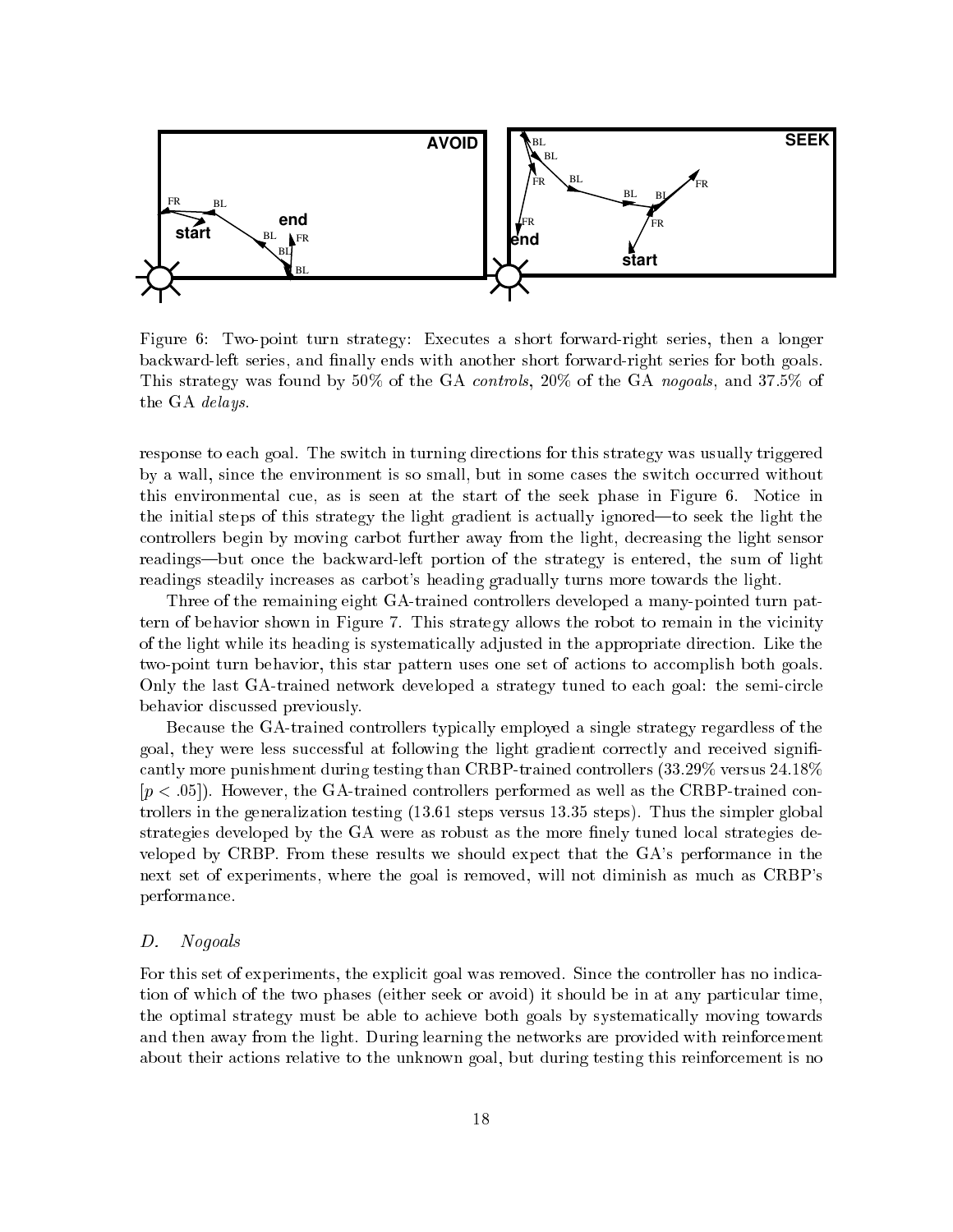

Figure 7: Many-point turn strategy: Executes alternating backward-right and forward-left actions for both goals. The resulting pattern sometimes looks like a star. This strategy was found by 37.5% of the GA *controls* and 60% of the GA *nogoals*.

longer present. Why should we expect that controllers without goals could even succeed at the light task during testing? The recurrent memory allows the network to maintain information about which phase of the task it is in, enabling it to complete an entire seek or avoid phase before switching to the next phase and thus succeed at this hard task.

Under the *nogoal* condition, only one of the ten CRBP-trained networks was able to reach the learning criterion. However all the of the other nine networks converged to reasonable levels of performance, so all ten networks were included in the analysis. For the majority of these controllers, there were no clearly evident strategies being used. During testing the CRBP-trained nogoal controllers were punished 49.04% of the time and on average required 26.95 steps to reach the goals. Both performance measures have doubled with respect to the CRBP control condition, and this difference is statistically significant  $[p < .01]$ . The local learning method seems to need the explicit goals to develop distinct patterns of behavior.

Perhaps the most telling evidence that the CRBP-trained networks benefit from explicit goals is that in three of the ten CRBP nogoal controllers, the learning actually produced hidden units that served a goal-like function. These three networks performed better than the remaining seven, receiving less punishment  $(45.85\%$  versus  $52.23\%)$  and requiring many fewer steps on average to achieve goals (20.21 versus 29.84). Figure 8 shows the activation of one such goal-like hidden unit during the course of 300 actions along with the sum of carbot's light readings. The sum of the light readings can range from 0 to 2 while the activation of the hidden unit can only range from 0 to 1. To achieve the seek goal the sum of the light readings must exceed 1.7, and to achieve the avoid goal the sum must fall below 0.6. The hidden unit activation remains at the maximum level of 1 most of the time, and then just as a seek goal is being achieved the level drops dramatically for a few steps. This goal-like unit is not perfect though; it is falsely triggered several times (around cycle 175 and 225).

In the *control* experiments, the goal unit's activation in the input layer automatically switched sign to mark the achievement of a goal. In these *nogoal* experiments, this external cue was removed, and in response, some of the CRBP-trained nogoal networks developed their own internal cue for marking the achievement of seek goals.

Somewhat surprisingly, the GA's performance was also quite affected by the removal of the explicit goals. None of the ten runs reached the learning criterion, but all exhibited clear strategies. Six of the ten GA-trained nogoal controllers developed the many point turn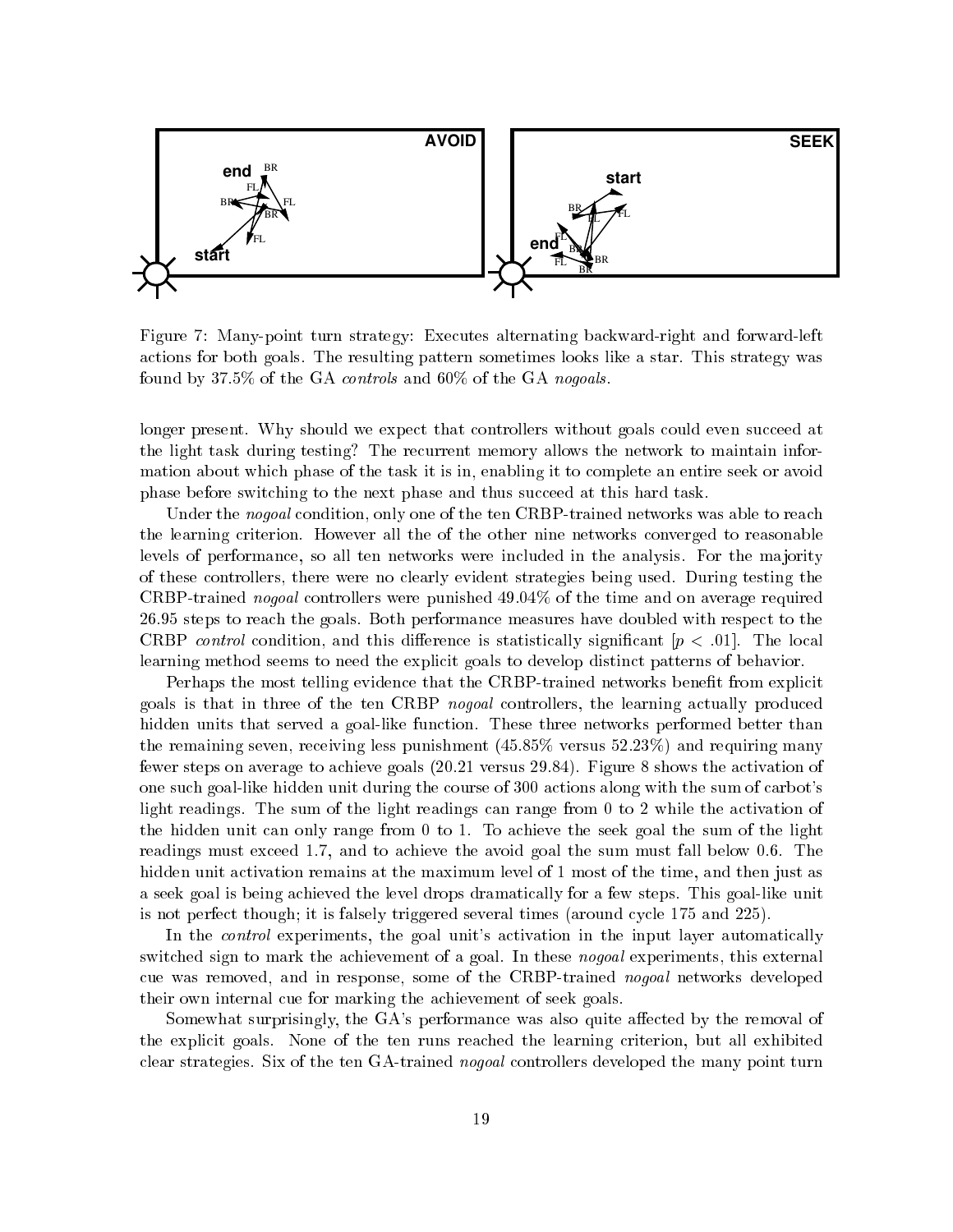

Figure 8: Development of a goal-like hidden unit when no explicit goal was present. An S indicates when a seek goal was accomplished and an A indicates when an avoid goal was accomplished.

strategy again. Another two developed the two-point turn strategy again. The final two discovered a slight modication to the many-point turn behavior, shown in Figure 9. Here the avoid pattern is exactly the same as before, but the seek pattern has an additional feature. First a number of alternating turns are used to orient the robot towards the light. Then a partial semi-circle is used to approach the light. In terms of the performance measures, the GA nogoal networks were significantly worse than the GA *control* networks getting punished 45.52% of the time and needing 24.71 steps on average to achieve the goals  $[p < .01]$ .

In comparing the performance of the GA to CRBP in the *nogoal* condition, there are no significant quantitative differences between the two. However, the examination of the qualitative behavior reveals that without explicit goals CRBP's behavior patterns became much more random while the GA's behavior remained fairly stable. Indeed, the GA was even able to discover a new strategy that combined aspects of two previously successful strategies.

### E. Delays

One small change in the CRBP learning procedure was made for this set of experiments where reinforcement about the light was delayed. Because reward was obtained much less frequently (less than 1% of the time even after 750,000 cycles of training), the reward learning rate was increased from 0.3 to 1.0. Despite this change, when the immediate reinforcement about the light gradient was removed, none of the ten CRBP-trained networks reached the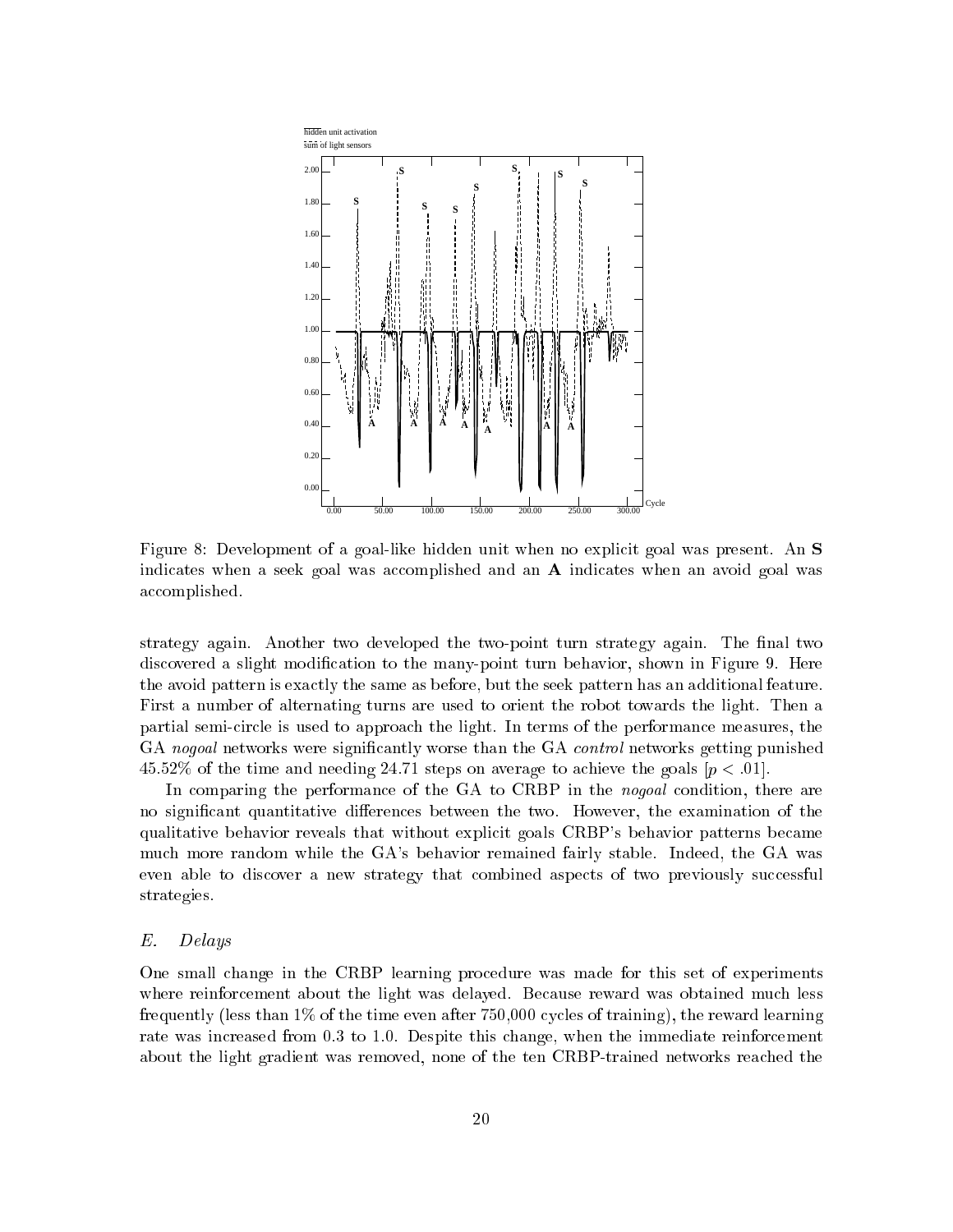

Figure 9: Many-point turn plus semi-circle strategy: Executes alternating backward-right and forward-left actions for both goals, but for seeking the light an additional series of forward-left actions are used to approach the light. This strategy was found by 20% of the GA nogoals and 50% of the GA delays.

learning criterion. They were punished 66.71% of the time and needed 33.27 steps on average to achieve the goals. Both of these performance levels are significantly worse than CRBP control and nogoal cases  $[p < .01]$ .

The GA fared much better than CRBP in the *delay* condition. Two of the ten GAtrained *delay* networks reached the learning criterion and six others nearly achieved it (the remaining two were excluded from the analysis). Four of the eight viable networks developed the many-point turn plus semi-circle strategy. Three others settled on the two-point turn strategy. The last used the semi-circle strategy. Once again we see that the GA's qualitative behavior remained quite stable despite large variations in the adaptation conditions. These GA-trained *delay* networks were only punished  $36.71\%$  of the time and needed only 14.29 steps on average to reach the goals. These performance marks are signicantly better than the GA nogoal performance  $[p \leq .01]$  and equivalent to the GA control performance. In addition, these marks are significantly better than CRBP's delay marks  $[p < .01]$ .

# V. DISCUSSION

Figure 3 summarized the mean punishment and generalization scores for all the experimental variations. The statistical analyses revealed several significant quantitative differences between the two learning methods. First, CRBP out-performed the GA in the control condition in terms of punishment received. Second the GA out-performed CRBP in the *delay* condition in terms of both punishment received and average number of steps to the goals. Perhaps even more interesting were the qualitative differences in the behaviors produced by the two methods. Being a local method, CRBP is much more sensitive to the moment-tomoment changes in the environment and can thus use the explicit goals to develop unique strategies tuned to each goal. In fact when no explicit goal is present, CRBP-trained networks will sometimes create their own goal-like units in the hidden layer. However this sensitivity to the environment can also be limiting. We saw that in each successive experimental variation, CRBP's performance signicantly degraded to the point that it could not succeed with only delayed reinforcement about the light.

In comparison, the GA, as a global method, tends to develop a single overall strategy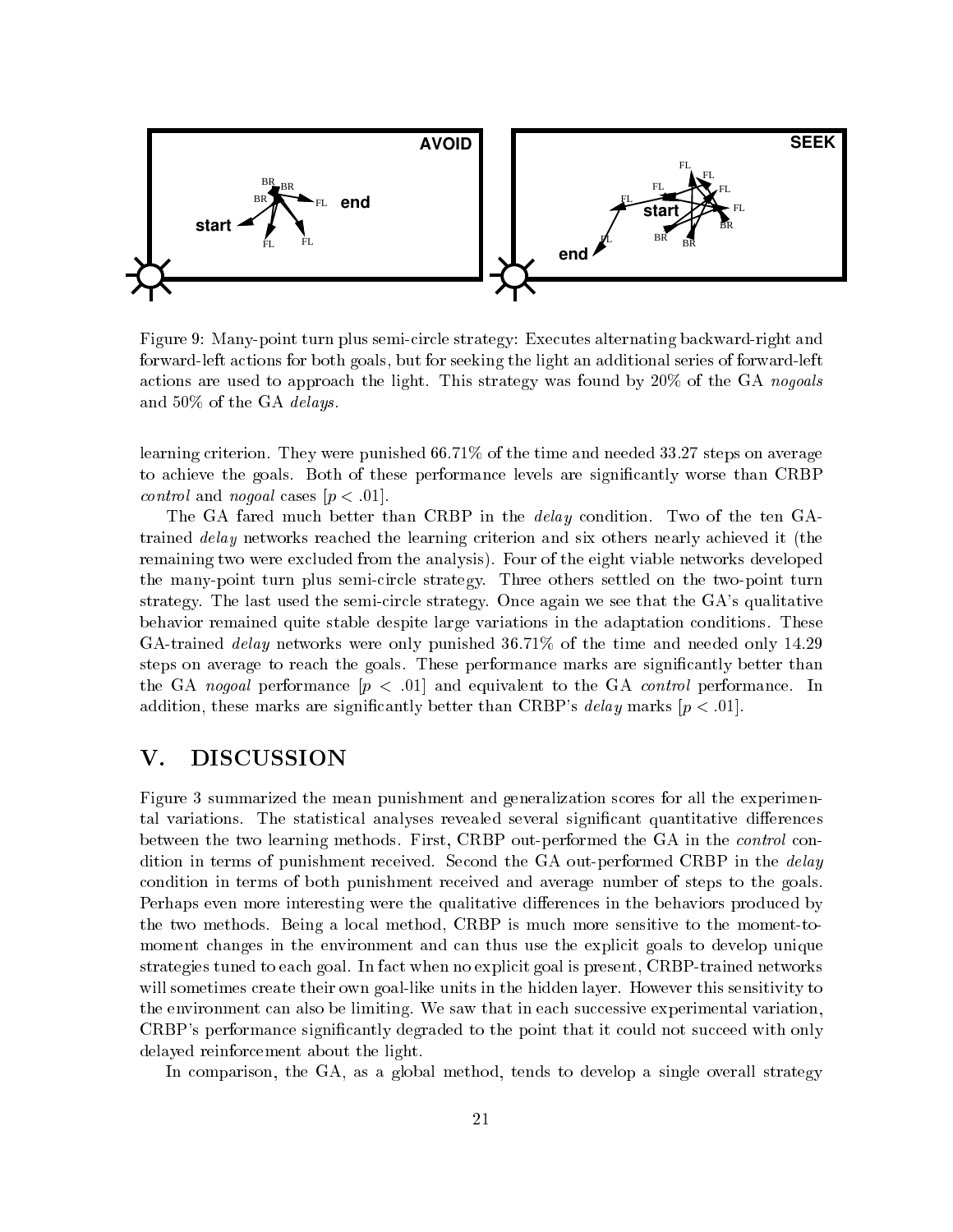that is applicable to both goals. More importantly, the  $GA$ 's ability to find good strategies was quite robust across the experimental variations. But this insensitivity to conditions also has a minor cost: the GA was less attentive to the reinforcement schedule and so received more punishment.

The respective strengths and weaknesses of these two adaptation methods are clearly complementary, suggesting that some hybrid of the two could be the most effective method. Because the GA globally samples the entire space of alternative solutions while CRBP locally searches the immediate neighborhood of a particular solution, the most straight-forward form of hybrid would be to allow the GA to find a good starting point in the weight space and then use CRBP to do the fine-tuning. Belew, McInerney, and Schraudolph did a number of experiments to test the feasibility of using a GA as a source of initial weights for gradient descent learning and found that this technique is effective [4].

To return to the incremental program described in the introduction, combining global and local adaptation methods such as the GA and CRBP is a promising answer to the questions raised about how to properly guide the adaptation process of a network controller. As in nature, the global, evolutionary method can determine a good gross solution which the local learning method can then appropriately adjust to the current environmental conditions. But, there is a caveat: the computational complexity of these hybrids can be extremely high. However, if such hybrid models can produce controllers that are both robust across large environmental changes and yet sensitive to subtle features, then the additional computational effort may be well worth it.

Armed with these insights about how to approach the fourth principle, we can now speculate about the next incremental step towards planning described in the fth principle. Consider again the basic control architecture shown in Figure 2. As a side effect of learning how to react to the environment and the goals, this network may build up a consolidated record of its past states in the hidden layer. There is no guarantee that this will be the case, but the capacity to do so is available in the recurrent connections. Thus immediately after a goal is achieved, the contents of the hidden layer could conceivably reflect a generalized history of the environmental situations encountered while achieving the goal. Initial analyses of these hidden layer representations show that for the most successful controllers, this kind of history is indeed retained. These observations lead to the following hypothesis: Given a robot controller based on this type of recurrent network, if it is provided with explicit, abstract goals as input and is adapted with a combined global/local reinforcement method, then upon goal achievement, the hidden layer will contain information that can be used to plan for that goal.

This hypothesis has begun to be tested in subsequent work [25]. The hidden layer representations at the time of goal achievement were termed protoplans. To investigate whether protoplans could actually help to guide behavior, a transfer of learning experiment was done. The protoplans learned in one controller network were used to guide a second network as it learned the same light seeking and avoiding task from scratch4. In this way the strategies discovered in one controller could bias the strategies developed in a new controller so that another agent, rather than a human designer, could direct the learning process.

This transfer of learning experiment was conducted as follows. First, a control network

<sup>&</sup>lt;sup>4</sup>One difference was that the robot's touch sensors were replaced with sonar sensors allowing the system to anticipate obstacles. This change led to a much more varied repertoire of behaviors.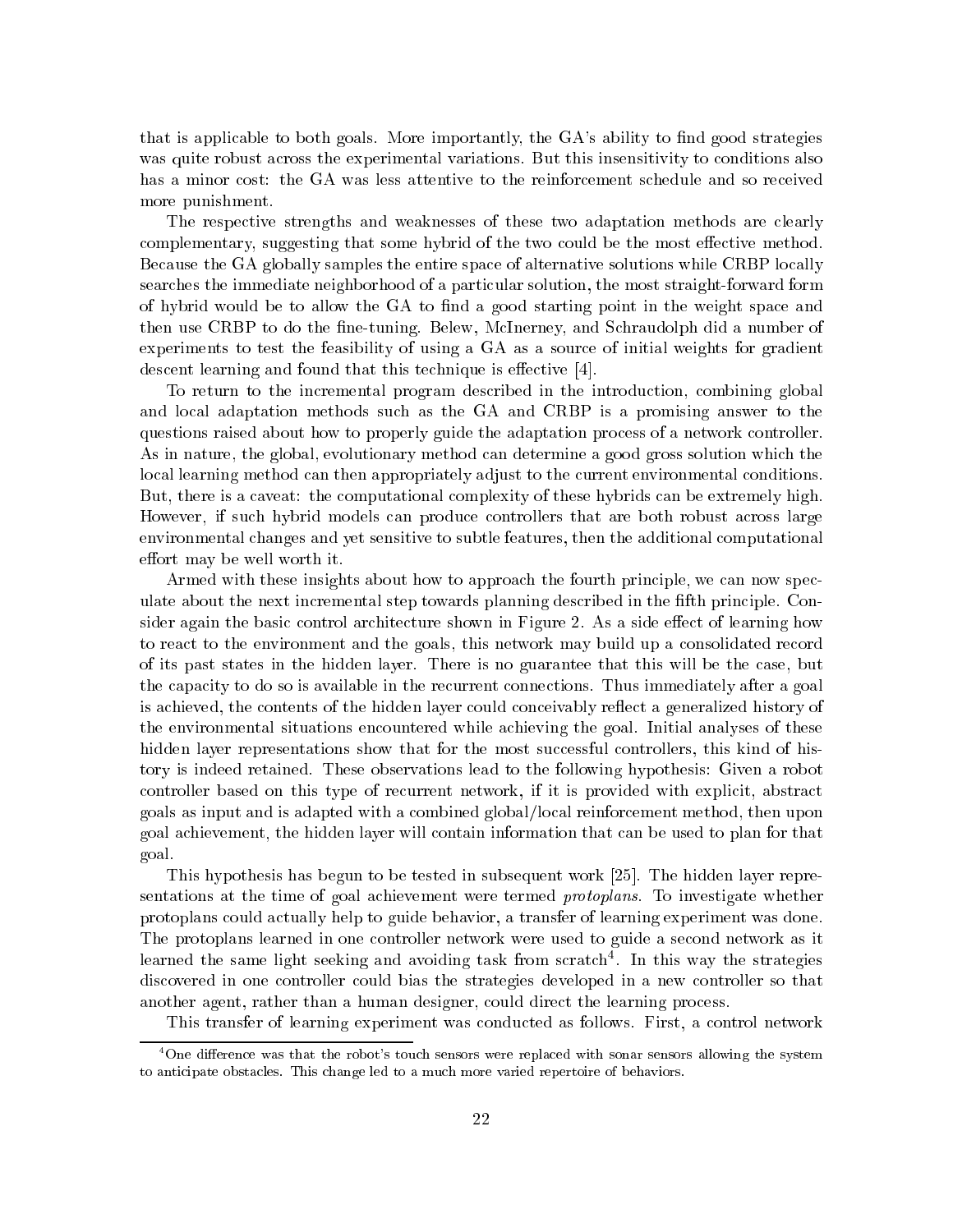was trained with reinforcement learning until it was highly successful at the light task, receiving punishment only 11% of the time. After training, this successful network was tested for 1,000 actions. Each time it accomplished a goal, the hidden layer activations (constituting the protoplan) were saved. In addition, the five input states that preceded the goal achievement were saved. These preceding input states provide the cues as to when a particular protoplan is appropriate (when in situation  $X1, X2, X3, X4$ , or  $X5$ , do protoplan Y). Next an associative memory was constructed that mapped these preceding input states to the ultimate protoplan  $(X1 \rightarrow Y, X2 \rightarrow Y, ..., X5 \rightarrow Y)$ . Finally a new controller was trained from scratch without access to goals but with access to this protoplan memory. Using its current input state  $\Lambda$  , this new control network was able to retrieve an appropriate protoplan  $Y$ out of the associative memory built from the original network's solution.

The results of this experiment show that controllers trained with protoplans as inputs, instead of goals, converged more quickly on good solutions than the original controllers with goals. Protoplans were able to guide the robot's behavior by marking the important moments in the interaction with the environment when a switch in behavior should occur. This kind of timing information was indirect—no specific action was indicated—but knowing when to change from a particular strategy to a new one can be very useful information.

In future work, rather than transferring the information contained in a protoplan between controllers, the protoplan should affect the system in which it was created. Specifically, a controller should be able to save and generalize over its own protoplans. In this way, the protoplan memory could be updated on every time step to reflect the system's ever changing summary of the current situation. In addition, this summary could be used to help determine the next action. Ultimately protoplans could serve as communication links between separate modules of a much larger network controller. By being grounded in the environment, protoplans can provide information about the dynamics of the world to higher order modules not directly connected to perception. Furthermore, these higher order modules could create higher order protoplans leading to more complex levels of behavior. Through a series of such incremental steps connectionist controllers may eventually be able reach the level of planning.

# VI. ACKNOWLEDGEMENTS

Thanks to Doug Blank and Gary McGraw for building carbot, to Mike Gasser for commenting on earlier versions of this paper, to Robert Dufour for his help with the statistical analyses, and to the reviewers whose suggestions greatly improved the paper.

# References

- $[1]$  D. H. Ackley and M. L. Littman, "Generalization and scaling in reinforcement learning," in Advances in Neural Information Processing Systems  $2$  (D. S. Touretsky, ed.), pp. 550– 557, Morgan Kaufmann, San Mateo, CA, 1990.
- [2] S. Baluja, \Evolution of an articial neural network based autonomous land vehicle controller," this issue.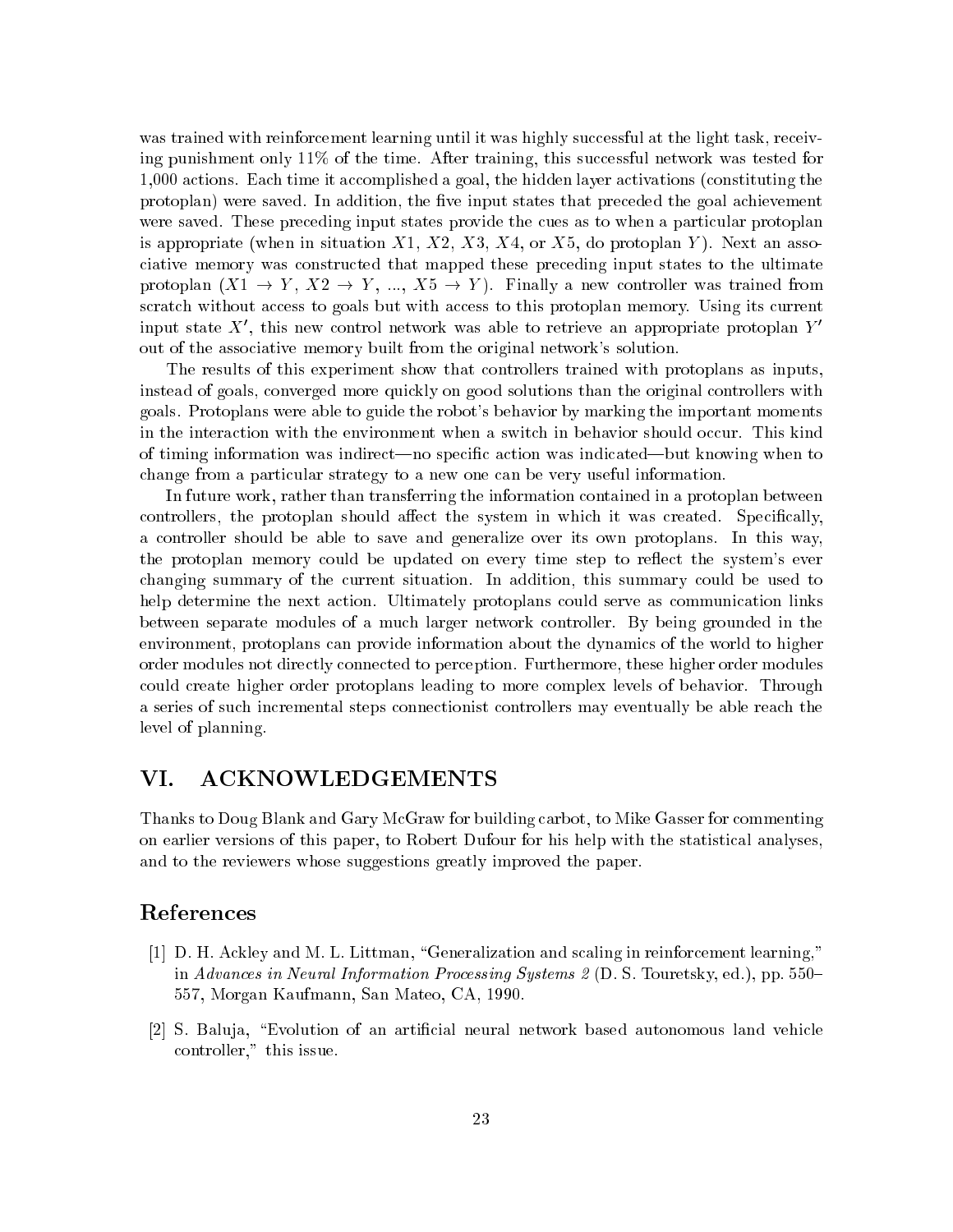- [3] R. D. Beer and J. C. Gallagher, \Evolving dynamical neural networks for adaptive behavior,"  $Adaptive\ Behavior$ , vol. 1, no. 1, pp. 91–122, 1992.
- [4] R. K. Belew, J. McInerney, and N. N. Schraudolph, \Evolving networks: Using genetic algorithms with connectionist learning," in Artificial Life II (C. G. Langton, C. Taylor, J. D. Farmer, and S. Rasmussen, eds.), pp. 511–547, Redwood City, CA, 1992, Addison-Welsley.
- [5] L. Booker, D. Goldberg, and J. Holland, "Classifier systems and genetic algorithms," Artificial Intelligence, vol. 40, no. 1-3, pp. 235-282, 1989.
- [6] V. Braitenberg, Vehicles: Experiments in Synthetic Psychology. MIT Press, Cambridge, MA, 1984.
- [7] R. A. Brooks, "A robust layered control system for a mobile robot," IEEE Journal of Robotics and Automation, vol. 2, no. 1, pp.  $14-23$ , March 1986.
- [8] D. J. Chalmers, "The evolution of learning: An experiment in genetic connectionism," in Proceedings of the 1990 Connectionist Summer School, pp. 81–90, Palo Alto, CA, 1990, Morgan Kaufmann.
- [9] A. Clark, Associative Engines: Conectionism, Concepts, and Representational Change. MIT Press, Cambridge, MA, 1993.
- [10] M. Dorigo and H. Bersini, "A comparison of Q-learning and classifier systems," in From animals to animats  $\beta$  (D. Cliff, P. Husbands, J. Meyer, and S. Wilson, eds.), pp. 248-255, Cambridge, MA, 1994, MIT Press.
- [11] M. Dorigo and U. Schnepf, "Genetics-based machine learning and behavior-based robotics: A new synthesis," IEEE Transactions on Systems, Man, and Cybernetics, vol. 23, no. 1, pp. 141–154, 1993.
- [12] J. L. Elman, "Finding structure in time," *Cognitive Science*, vol. 14, pp. 179–212, 1990.
- [13] M. J. Fitzpatrick and J. J. Grefenstette, "Genetic algorithms in noisy environments," *Machine Learning, vol.* 3, no.  $2/3$ , pp.  $101–120$ , 1988.
- [14] D. Floreano and F. Mondada, "Automatic creation of an autonomous agent: Genetic evolution of a neural-network driven robot," in From animals to animats  $\beta$  (D. Cliff, P. Husbands, J. Meyer, and S. Wilson, eds.), pp. 421–430, Cambridge, MA, 1994, MIT Press.
- [15] D. B. Fogel, L. J. Fogel, and P. V. W., "Evolving neural networks," *Biological Cybernet*ics, vol. 63, pp.  $487–493$ , 1990.
- [16] D. E. Goldberg, Genetic Algorithms in Search, Optimization, and Machine Learning. Addison-Wesley, Reading, MA, 1989.
- [17] J. J. Grefenstette, \The evolution of strategies for multiagent environments," Adaptive Behavior, vol. 1, no. 1, pp.  $65-90$ , 1992.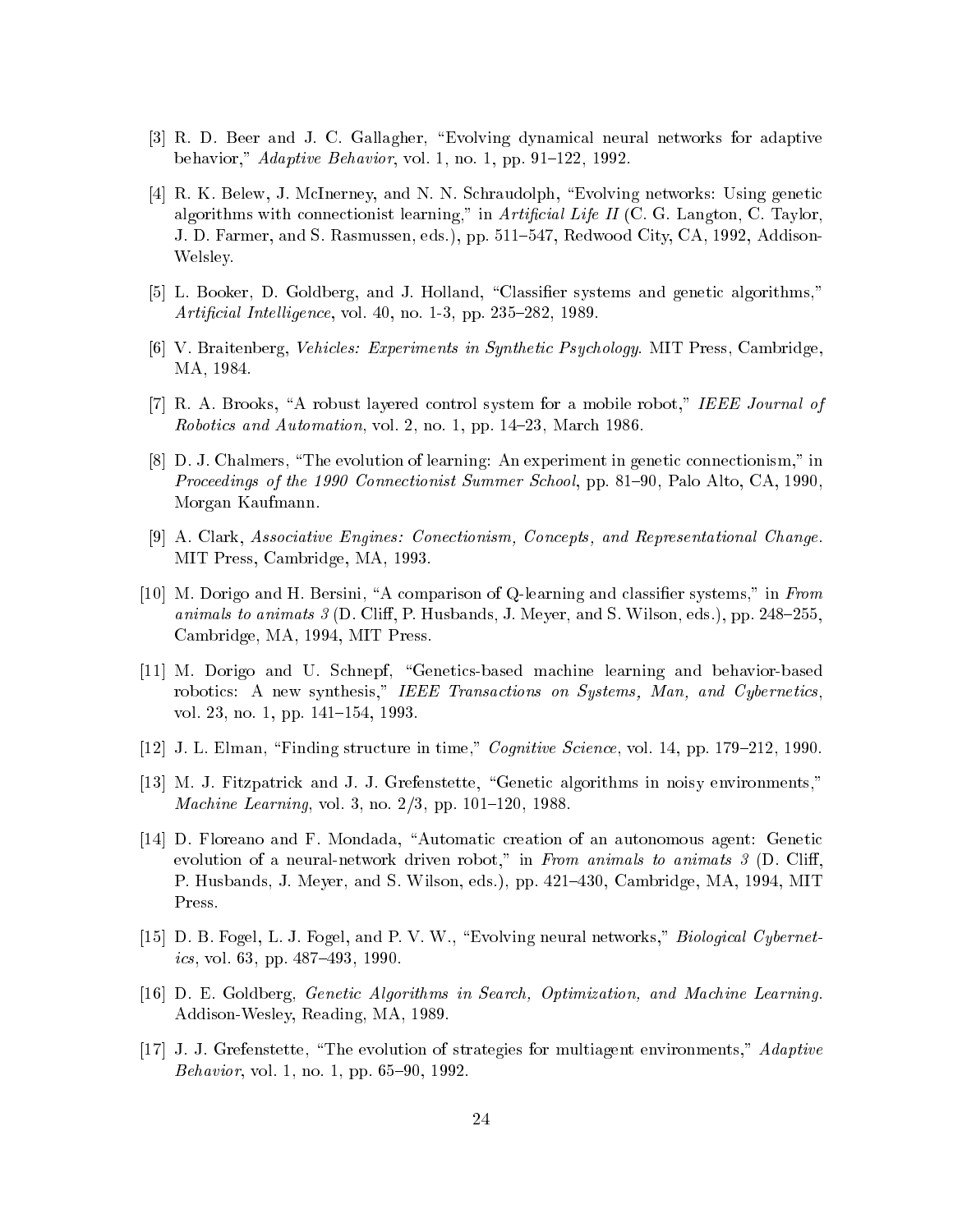- [18] S. A. Harp, T. Samad, and A. Guha, \Towards the genetic synthesis of neural networks," in Proceedings of the Third International Conference on Genetic Algorithms (J. D. Schaffer, ed.), pp. 360–369, Palo Alto, CA, 1989, Morgan Kaufmann.
- [19] I. Harvey, \Evolutionary robotics and SAGA: The case for hill crawling and tournament selection," in *Artificial Life III* (C. G. Langton, ed.), pp. 299–326, Redwood City, CA, 1993, Addison-Welsley.
- [20] I. Harvey, P. Husbands, and D. Cliff, "Issues in evolutionary robotics," in From animals to animats  $\ell$  (J.-A. Meyer, H. Roitblat, and S. Wilson, eds.), pp. 364–373, Cambridge, MA, 1993, MIT Press.
- [21] J. Holland, "Escaping brittleness: The possibilities of general purpose learning algorithms applied to parallel rule-based systems," in *Machine Learning: An Artificial In*telligence Approach (R. Michalski, J. Carbonell, and M. T., eds.), vol. 2, pp. 593–623, Morgan Kaufmann, San Mateo, CA, 1986.
- [22] P. Husbands, I. Harvey, and D. Cliff, "Analysing recurrent dynamical networks evolved for robot control," in Proceedings of the Third IEE International Conference on Artificial  $Neural Networks$ , pp. 158-162. IEE Press, 1993.
- [23] F. Martin, "Mini board 2.0 technical reference," MIT Media Lab, Cambridge MA, July 1992.
- [24] J. McClelland and D. Rumelhart, eds., *Parallel Distributed Processing*, vol. 1. MIT Press, Cambridge, MA, 1986.
- [25] L. A. Meeden, Towards planning: Incremental investigations into adaptive robot control. PhD dissertation, Indiana University, 1994.
- [26] L. A. Meeden, G. McGraw, and D. Blank, \Emergence of control and planning in an autonomous vehicle," in Proceedings of the Fifteenth Annual Meeting of the Cognitive Science Society, pp. 735-740, Hillsdale, NJ, 1993, Lawrence Erlbaum Associates.
- [27] D. Montana and L. Davis, "Training feedforward neural networks using genetic algorithms," in Proceedings of the 1989 International Joint Conference on Artificial Intelliqence, pp. 762-767, 1989.
- [28] R. Pfeifer and P. F. Verschure, "Designing efficiently navigating non-goal-directed robots," in From Animals to Animats  $\ell$  (J. Meyer, H. Roitblat, and W. S., eds.), pp. 31– 39, Cambridge, MA, 1993, MIT Press.
- [29] D. A. Pomerlearu, Neural Network Perception for Mobile Robot Guidance. Kluwer Academic Publishing, 1993.
- [30] U. Schnepf, "Robot ethology: A proposal for the research into intelligent autonomous systems," in From Animals to Animats (J.-A. Meyer and S. W. Wilson, eds.), pp. 465– 474, Cambridge, MA, 1991, MIT Press.